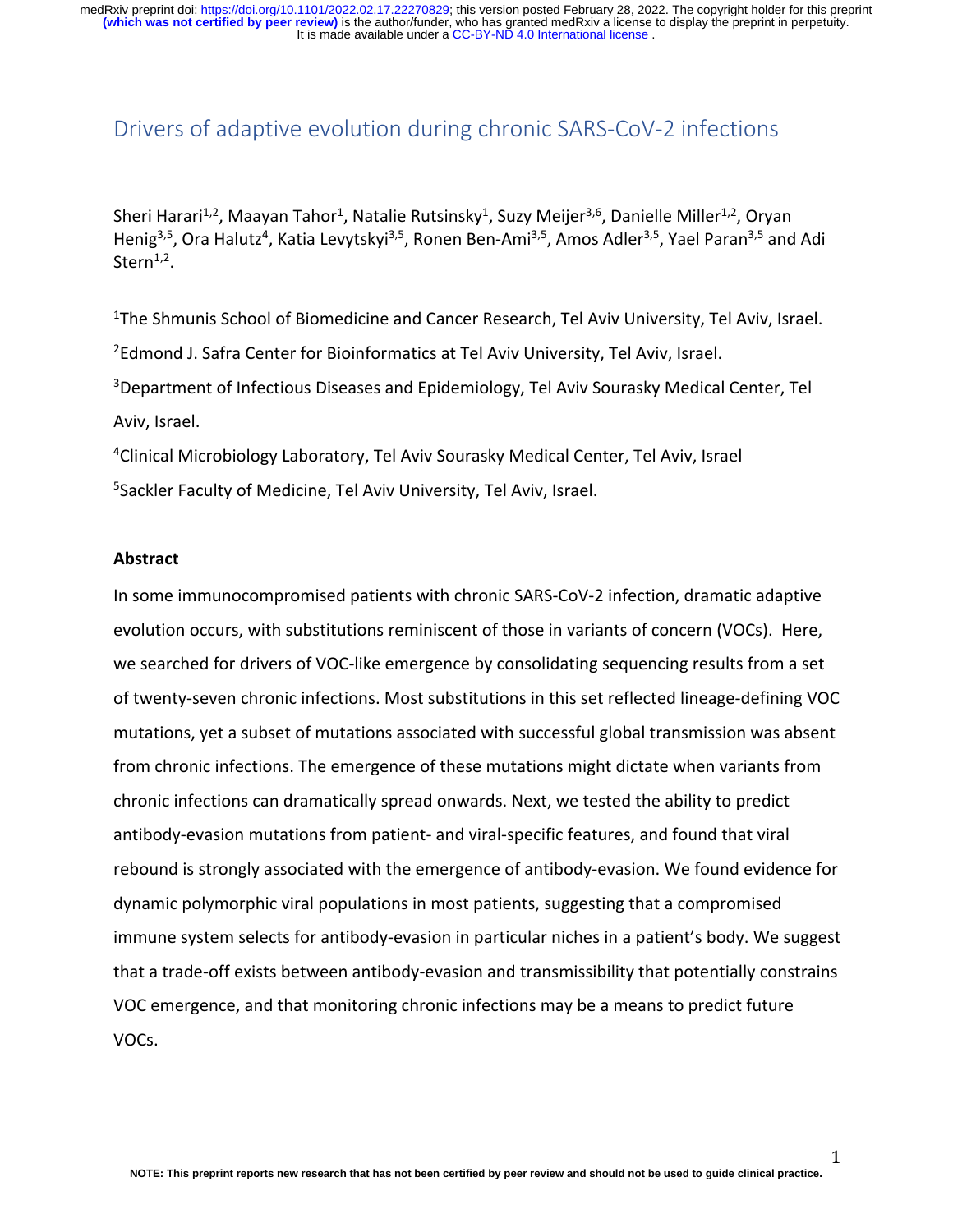## Introduction

Severe Acute Respiratory Syndrome Coronavirus 2 (SARS-CoV-2) infections normally resolve clinically within a few days, and RNA shedding lasts a few days to a few weeks  $1$ . However, more and more case reports are accumulating that document chronic infections spanning weeks to many months of infection  $2,3$ . Notably, chronic infection should not be confused with long-COVID, where infection is cleared rapidly, yet symptoms persist<sup>4</sup>; in cases of chronic infections, replicative virus is detected for lengthy periods of time. To date, all cases of chronic SRAS-CoV-2 infection were associated with a severely immunosuppressed condition, ranging from primary immunodeficiencies, patients following solid organ transplants, acquired immunodeficiency syndrome (AIDS), patients undergoing therapy with immunosuppressive drugs, and hematologic cancers patients. Presumably, these immune system disorders prevent clearance of the virus as compared to patients with an intact immune system, and thus the virus thrives for lengthy periods of time <sup>5</sup>.

Longitudinal sequencing of some cases of chronic infection has uncovered striking mutational patterns of evolution, and revealed that the rate of evolution is much higher than that observed along transmission chains of acutely infected individuals (e.g., <sup>6-8</sup>). Indeed, several recent reports have found that the intra-host variation during acute infections is quite limited  $9-12$ . Moreover, the transmission bottleneck size was inferred to be quite low in these studies, as evidenced by little to no shared genetic diversity in transmission pairs. Overall, this suggests that adaptive evolution may be limited during acute infections, and that most of the diversity observed during SARS-CoV-2 circulation is due to neutral mutations fixed during the small transmission bottleneck. The low genetic diversity observed in acute infections contrasts the high genetic diversity observed in rare cases of chronic infections.

Much interest has arisen in cases of chronic infection since the first emergence of variants of concern (VOCs). One major hypothesis that came up when the Alpha VOC was first discovered, and more recently with the rise of the Omicron variant, was that these variants may have evolved due to selection pressure created during chronic infections  $2,13$ . More specifically, the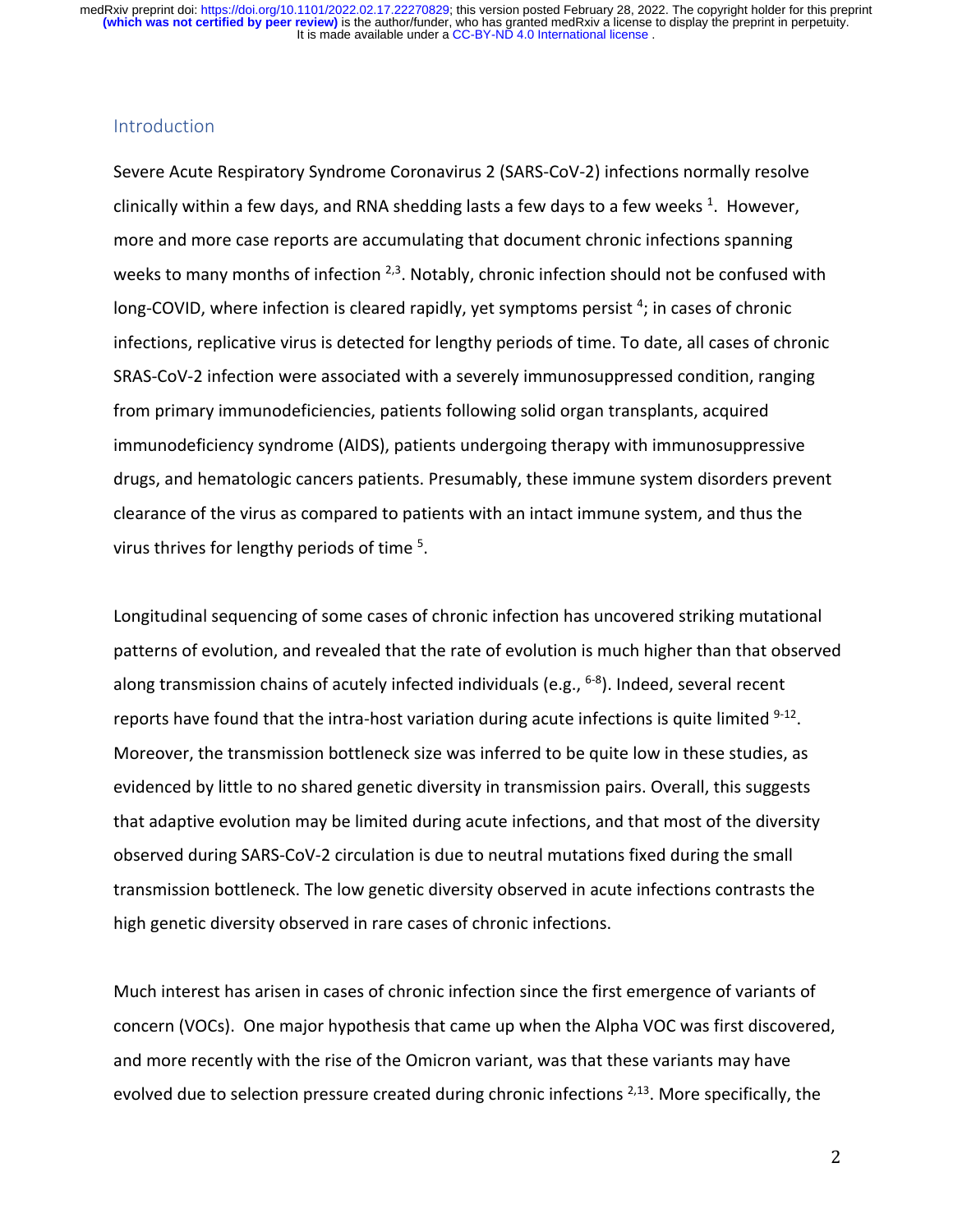hypothesis posited that strong selection for antibody-evasion mutations may occur in immunocompromised individuals with chronic infection who are treated with convalescent plasma (CP) or monoclonal antibodies (mAbs), collectively denoted here as antibody-based treatments (ABT).

However, there does not seem to be a consistent pattern that describes the evolution of SARS-CoV-2 across all chronic infections. Whereas some cases display dramatic evolution in the spike (S) protein (e.g.,  $8$ ), in other chronic infections relatively limited evolution is observed (e.g.,  $14$ ). Here, we set out to consolidate the evolutionary patterns found across chronic infections, by re-analyzing previous reports, and by sequencing a cohort of six patients with chronic SARS-CoV-2 infection patients at the Tel Aviv Sourasky Medical Center 15,16. We explore the shared and unique mutational patterns that emerge in different chronically infected patients, and compare them to those observed in global data reflecting transmission chains in acute individuals. We focus on inferring the conditions that lead to dramatic evolution and the potential for the creation of new VOCs.

## **Results**

## Different patterns of evolution detected in chronically infected patients

We begin by defining criteria for a chronic infection. In clinical settings, a chronic infection is often defined as one with both prolonged shedding of viral RNA, coupled with evidence for infectious virus (either through virus isolation in tissue culture, or via detection of sub-genomic RNA). However, when surveying various studies reporting chronic infection, a lack of standardization was noted. We hence expanded our focus to include patients displaying highviral-load shedding for 20 or more days, while mining the literature for all such cases that were accompanied by longitudinal whole-genome sequencing of the virus (Methods). The criterion of 20 days was based on a meta-analysis of the duration of viral shedding (defined as a positive nasopharyngeal PCR test) across thousands of patients diagnosed up till June 2020, which revealed that mean duration of upper-respiratory tract shedding was around 17 days, with a 95% confidence interval ranging from 15.5 to 18 days  $17$ . Of note, shedding of replication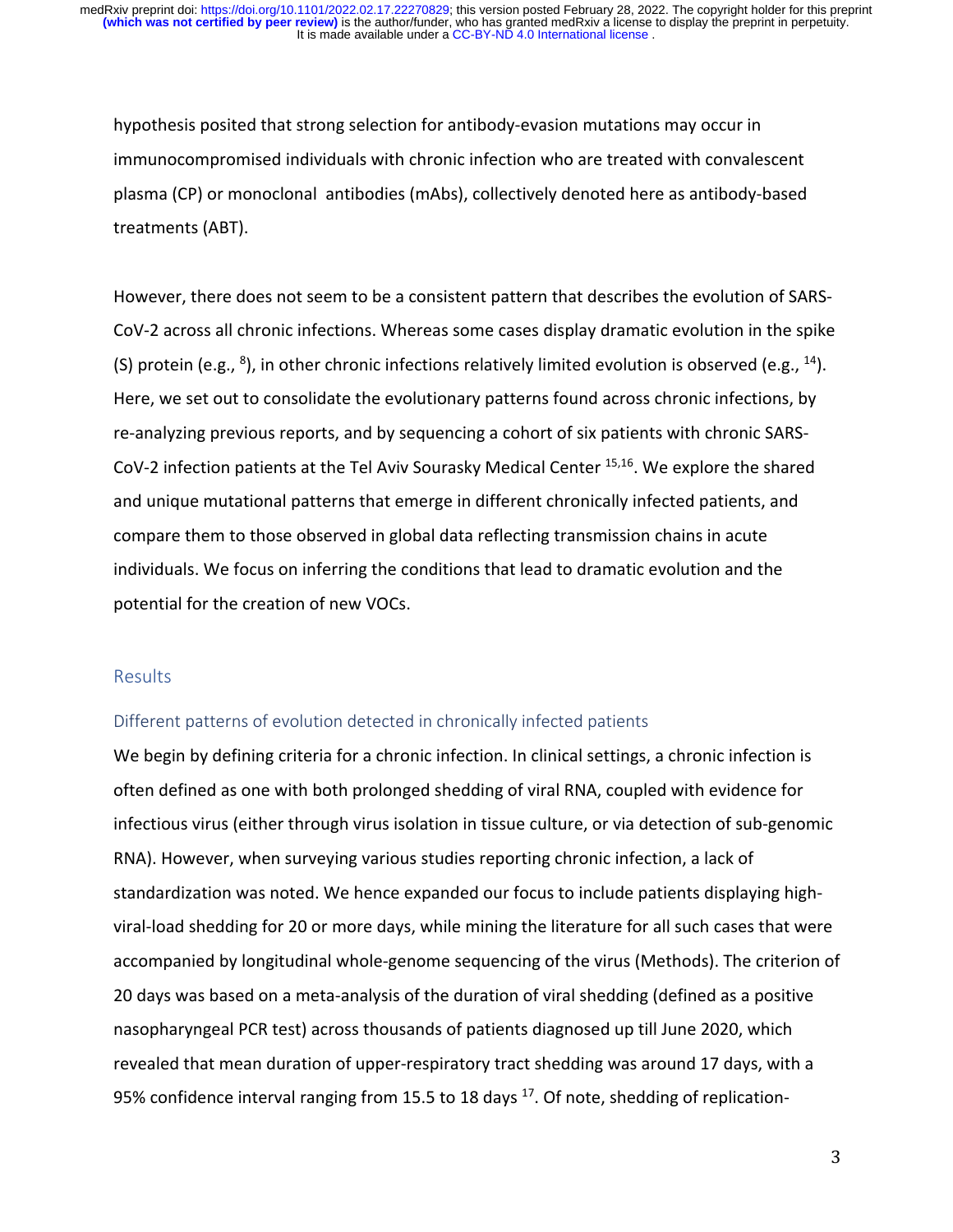competent virus lasted a lot less than twenty days. Moreover, estimates of viral shedding are different in some of the more recently detected SARS-CoV-2 variants such as Delta and Omicron <sup>18,19</sup>, yet as described below, our analysis focused on variants that were found in earlier stages of the pandemic.

Our search yielded a total of 21 case reports, all of which were diagnosed during 2020 or early 2021, and all of which were infected with viruses belonging to lineages that predated the Alpha variant (Table S2). In addition, six patients adhering to the above criterion were detected in Tel Aviv Sourasky Medical Center (TASMC), and all available samples were sequenced (Methods). Five TASMC patients suffered from hematological cancers. The sixth patient suffered from an autoimmune disorder, and was treated with a high dose of steroids. The six TASMC patients were all diagnosed in late 2020 or early 2021, with four patients infected with a virus from pre-Alpha lineages, and two patients infected with a virus from the Alpha lineage (Table S2).

Overall, when observing the entire set of 27 chronically infected patients, we observed that all were immunosuppressed, due to one or more of the following: hematological cancer, anti-B cell treatment, high dosage steroid treatment, or very low CD4 counts (acquired immunodeficiency disease, AIDS). We observed very different evolutionary outcomes across the range of patients examined, from dramatic evolution and antibody-evasion observed in some patients, to relatively static evolution in others (Table 1, Tables S1-S2).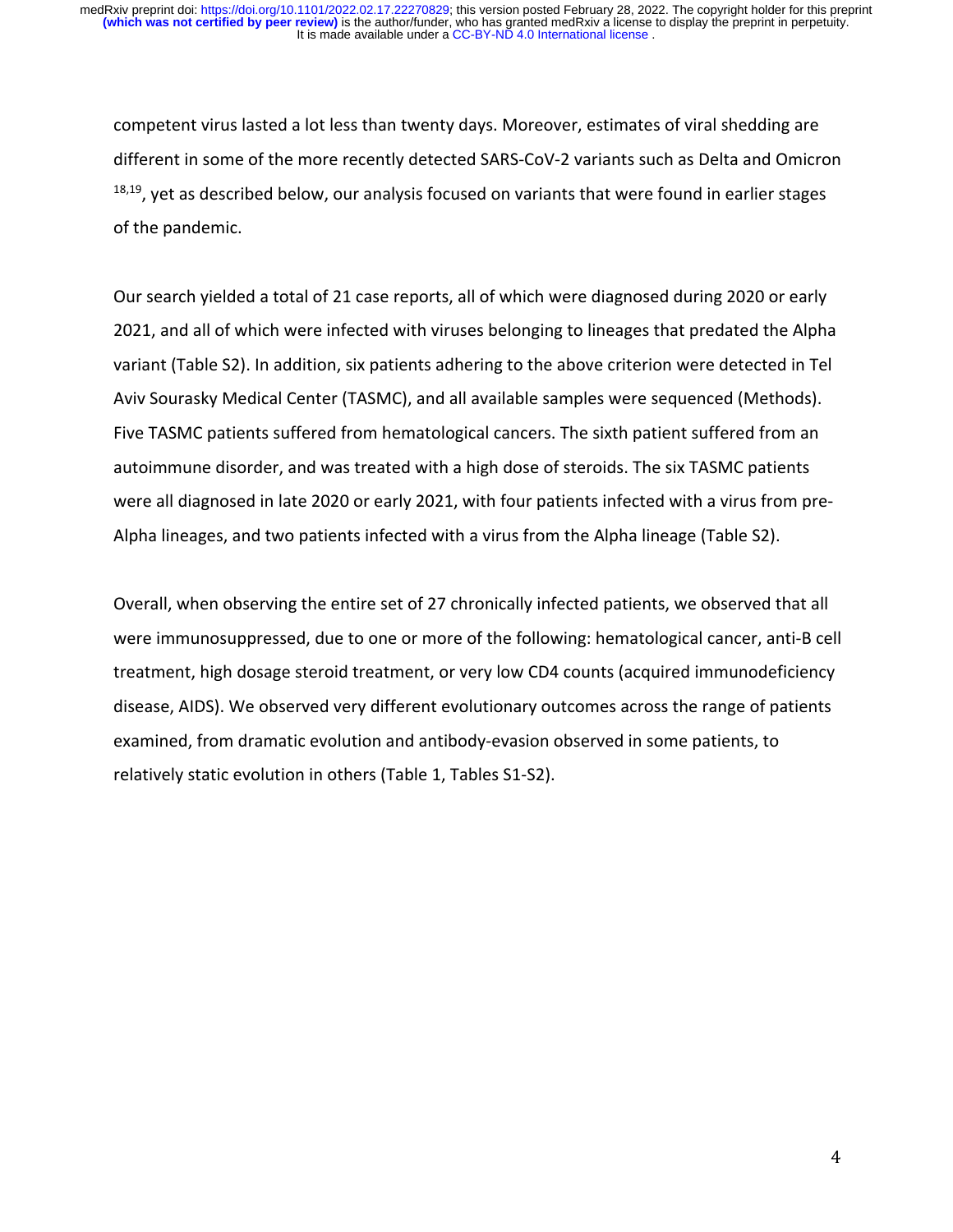### **Table 1. Summary of all 27 patients with chronic SARS-CoV-2 infections**. The last six patients

| <b>Background condition</b>                   | Anti-B cell<br>background<br>treatment <sup>a</sup> | Steroids treatment  | Antibody-<br>based<br>COVID-19<br>treatment <sup>b</sup> | infection <sup>c</sup> | # days of Spike amino-acid replacementsd                                                                                                 | Ref.           |
|-----------------------------------------------|-----------------------------------------------------|---------------------|----------------------------------------------------------|------------------------|------------------------------------------------------------------------------------------------------------------------------------------|----------------|
| Chronic lymphocytic leukemia<br>(CLL)         | None                                                | None                | <b>CP</b>                                                | 105                    | None                                                                                                                                     | 20             |
| Lymphoma                                      | CD20 bispecific<br>antibodies                       | Prednisone          | <b>CP</b>                                                | 131                    | None                                                                                                                                     | 14             |
| B cell lymphoma                               | CD20 bispecific<br>antibodies                       | None                | <b>CP</b>                                                | 164                    | V3G, A18-30, S50L, N87S, A144-<br>145, A222V                                                                                             | 6              |
| Severe antiphospholipid<br>syndrome           | Rituximab                                           | None                | mAb                                                      | 150                    | Ү144F, 0141-143, Е484К, Т478К,<br>Q183H, S494P, N501Y, Q493K, Q183H,<br>Q493H, P9L, Y489H, A12-18, N440D,<br>A1020S, Y144-, E484Q, F486I |                |
| Kidney transplant                             | None                                                | Prednisone          | CP                                                       | 94                     | Δ141-144, E484K                                                                                                                          | 21             |
| Renal disease                                 | Rituximab                                           | Prednisone          | mAb                                                      | 20                     | <b>E484K</b>                                                                                                                             | 22             |
| <b>AIDS</b>                                   | None                                                | None                | mAb                                                      | 30                     | E484K, Q954L                                                                                                                             | 22             |
| Follicular lymphoma                           | Obinutuzumab                                        | None                | mAb                                                      | 102                    | E484K                                                                                                                                    | 22             |
| Heart transplant                              | None                                                | Prednisone          | mAb, CP                                                  | 32                     | <b>E484K</b>                                                                                                                             | 22             |
| <b>CLL</b>                                    | None                                                | None                | mAb                                                      | 90                     | G1219C, E484K                                                                                                                            | 22             |
| Kidney transplant                             | None                                                | Prednisone          | mAb                                                      | 26                     | None                                                                                                                                     | 22             |
| <b>AIDS</b>                                   | None                                                | None                | None                                                     | 190                    | E484K, A1078V, R190K, K417T, F490S,<br>D796H, D427Y, N501Y                                                                               | 23             |
| Marginal B cell lymphoma                      | Rituximab                                           | None                | <b>CP</b>                                                | 102                    | Δ68-70, D796H, Y200H, T240I, S13I,<br>168R, P330S, P812S                                                                                 |                |
| Acute lymphoblastic leukemia<br>(ALL)         | Inotuzumab                                          | Dexamethasone       | None                                                     | 79                     | Δ144, S494P                                                                                                                              | 24             |
| AIDS, leukoencephalopathy                     | None                                                | None                | None                                                     | 91                     | None                                                                                                                                     | 25             |
| Heart transplanted, chronic<br>kidney disease | None                                                | Prednisone          | None                                                     | 136                    | None                                                                                                                                     | 25             |
| ALL                                           | low CD19                                            | Dexamethasone       | <b>CP</b>                                                | 144                    | T95I, Δ145, Δ141-144, T2211I                                                                                                             | 26             |
| ALL                                           | low CD19                                            | None                | None                                                     | 162                    | S13I, L97M, A307V, E484K, N440K                                                                                                          | 26             |
| Follicular lymphoma                           | Rituximab                                           | Dexamethasone       | <b>HP</b>                                                | 189                    | <b>S172A</b>                                                                                                                             | 27             |
| Follicular lymphoma                           | Rituximab                                           | Dexamethasone       | HP                                                       | 141                    | D88E, 1788V                                                                                                                              | 27             |
| Follicular lymphoma                           | Rituximab                                           | Methyl-prednisolone | <b>HP</b>                                                | 66                     | None                                                                                                                                     | 27             |
| <b>CLL</b>                                    | Rituximab                                           | None                | mAb                                                      | 56                     | E484Q                                                                                                                                    | P1             |
| Follicular lymphoma                           | Obinutuzumab                                        | None                | None                                                     | 82                     | None                                                                                                                                     | P <sub>2</sub> |
| Hodgkin's lymphoma                            | None                                                | None                | None                                                     | 68                     | G485R, W258C                                                                                                                             | P3             |
| Autoimmune skin disease                       | None                                                | Prednisone          | None                                                     | 36                     | None                                                                                                                                     | P4             |
| ALL                                           | Inotuzumab                                          | None                | <b>CP</b>                                                | 89                     | Ε484K, F490L, Δ144                                                                                                                       | <b>P5</b>      |
| <b>CLL</b>                                    | None                                                | Prednisone          | <b>CP</b>                                                | 37                     | None                                                                                                                                     | <b>P6</b>      |

were sequenced herein. See Tables S1,S2 for more details.

a Yellow background indicates inferred B-cell depletion (Methods)

<sup>b</sup> Blue background indicates ABT during the period where virus was sequenced

 $\epsilon$  Shown is the maximal day-since-infection sequenced<br>dGreen background indicates the presence of spike amino-acid substitutions, sorted by order of emergence, with antibody-

evasion ones shown in bold (Methods, Table S1). Only mutations reaching a frequency higher than 80% at a given time point are shown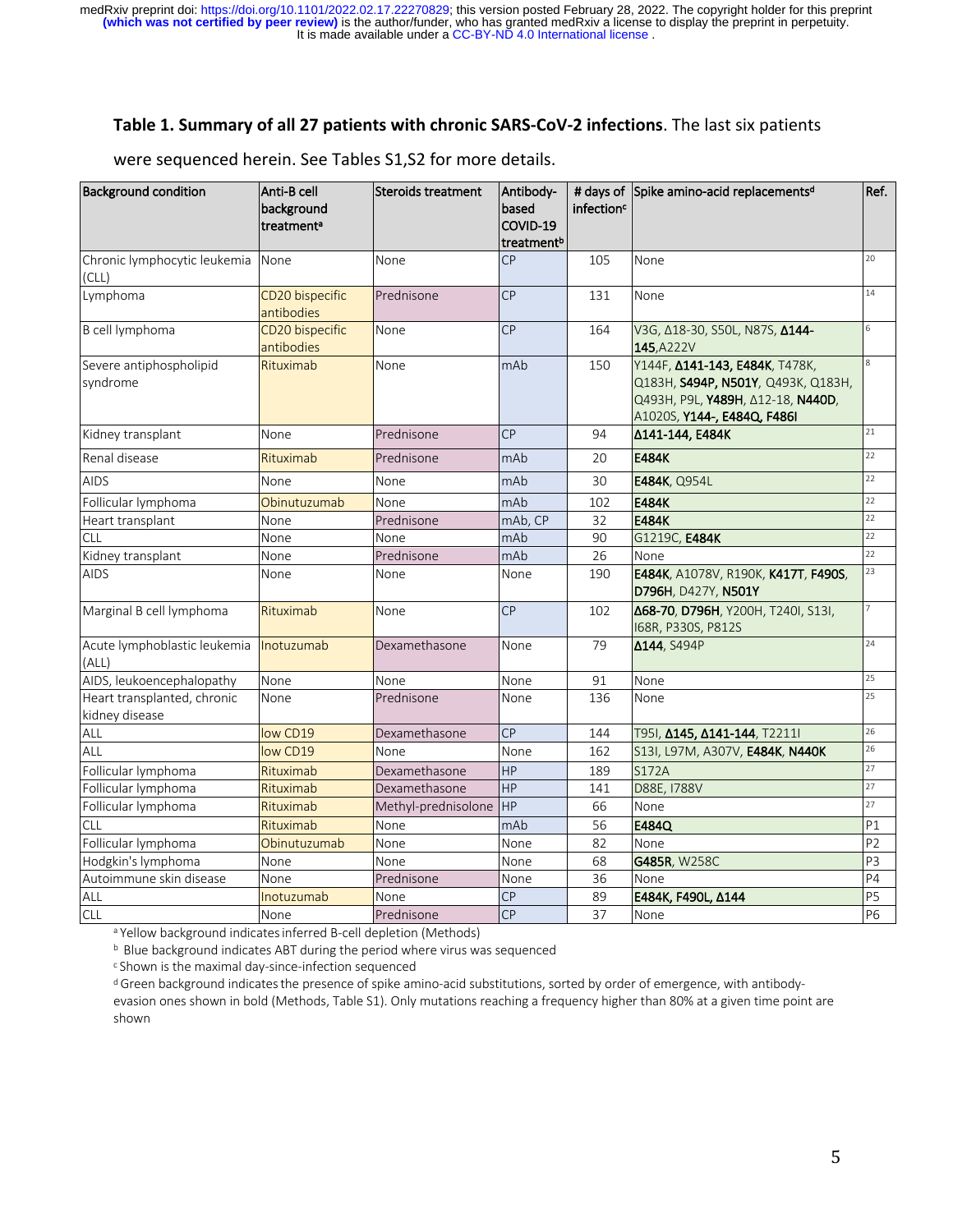#### Comparing patterns of evolution between chronic infections and global transmission chains

We searched for patterns of evolution across the total of twenty-seven patients with chronic infection, and compared this pattern with the pattern observed (a) under mostly neutral evolution, in the first approximately nine months of viral circulation  $28,29$ , and (b) under presumable positive selection, which occurred in the lineages leading to the five currently defined VOCs (Alpha, Beta, Gamma, Delta, Omicron) (Fig. 1, Table S4). In each scenario, we searched for bins of mutations (along consecutive regions of 500 bases) enriched for mutations (p<0.05, binomial test, after correction for multiple testing; Methods).

During the first nine months of circulation, we noted that 65% of substitutions were nonsynonymous, which is generally what we could expect under lack of both positive and purifying selection, and in line with reports suggesting incomplete purifying selection during the early stages of SARS-CoV-2 spread <sup>30</sup>. During this time, we observed a relatively uniform distribution of substitutions across most of the genome, with some enrichment in ORF3a, ORF7, ORF8, and in N. This enrichment has been previously reported and may be due to more relaxed purifying selection in these regions, or higher mutation rates  $^{28}$ ; adaptive evolution at these regions cannot be ruled out as well. We also noted some enrichment during the first nine months of the pandemic in the N-terminal domain (NTD) of the spike, which appeared to be mostly confined to the very first residues of the protein. These residues belong to the "NTD supersite" and are associated with immune evasion  $31,32$ , which seems unlikely at this early stage of the pandemic, yet the NTD is also associated with structural rearrangements following ACE2 receptor binding 33.

In general, the patterns obtained in chronic infections and in VOCs were very similar. The average proportion of non-synonymous substitutions was 78% and 82% in chronic infections and VOCs, respectively, generally suggestive of positive selection operating on both. The most striking similarity was observed in patterns along the Spike protein, and in particular at the regions which correspond to the NTD (genomic nucleotides 21,598 to 22,472) and the receptor binding domain (RBD) (genomic nucleotides 22,517 to 23,183). Several mutations at the RBD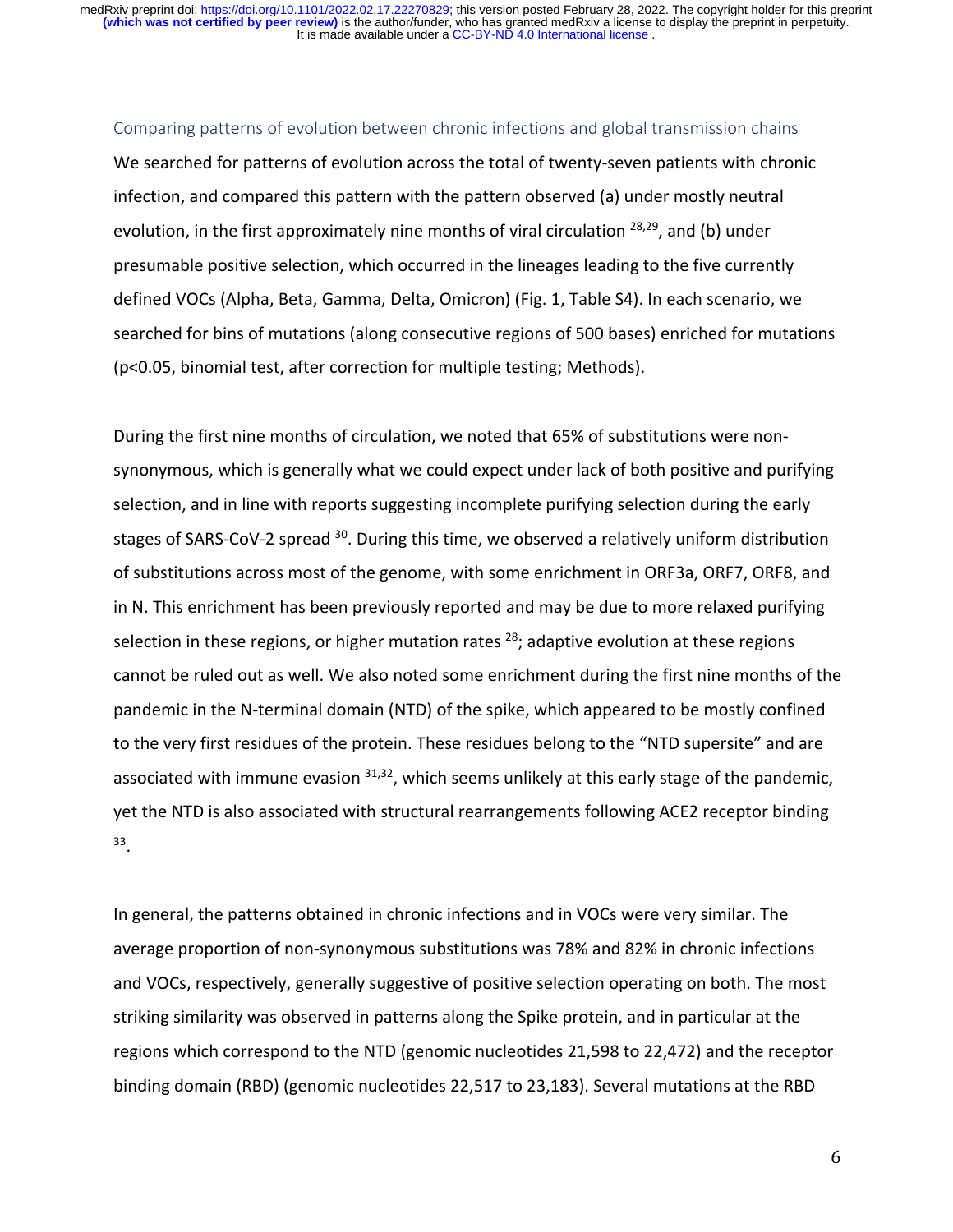It is made available under a CC-BY-ND 4.0 International license. **(which was not certified by peer review)** is the author/funder, who has granted medRxiv a license to display the preprint in perpetuity. medRxiv preprint doi: [https://doi.org/10.1101/2022.02.17.22270829;](https://doi.org/10.1101/2022.02.17.22270829) this version posted February 28, 2022. The copyright holder for this preprint

have been shown to enhance affinity to the ACE2 receptor and allow for better replication  $34,35$ , whereas other mutations, both at RBD and NTD, are known to enhance antibody-evasion 31,36,37. Notably, chronic infections exhibited mutations both in the first NTD residues observed in the "neutral" pattern described above, but also in later positions. The most commonly observed substitutions in chronic infections were in the spike protein: E484K/Q and various deletions in the region spanning the NTD supersite, particularly amino-acids 140 through 145, all shown to confer antibody-evasion <sup>38</sup>. Chronic infections shared the enrichment of ORF3a/ORF7a/ORF8 mutations with the "neutral" set, but lacked an enrichment across most of the N protein. Overall, it seems that mutations in chronic infections are predictive of those occurring in VOCs, as has been noted previously  $2$ .



Figure 1. Number of substitutions observed along the SARS-CoV-2 genome, in bins of 500 nt. The upper panel displays substitutions observed at any time-point of the twenty-seven chronic infections. The middle panel displays lineage-defining mutations of the five currently recognized VOCs. The lower panel displays substitutions observed globally during the first nine months of the pandemic, mostly before the emergence of VOCs. Asterisks and dots mark bins enriched for more substitutions (P<0.05 and P<0.1, respectively, Methods). The genomic positions are based on the Wuhan-Hu-1 reference genome (GenBank ID NC\_045512), and the banner on the top shows a breakdown of ORF1a/b into individual proteins, and domains for the spike protein (see main text).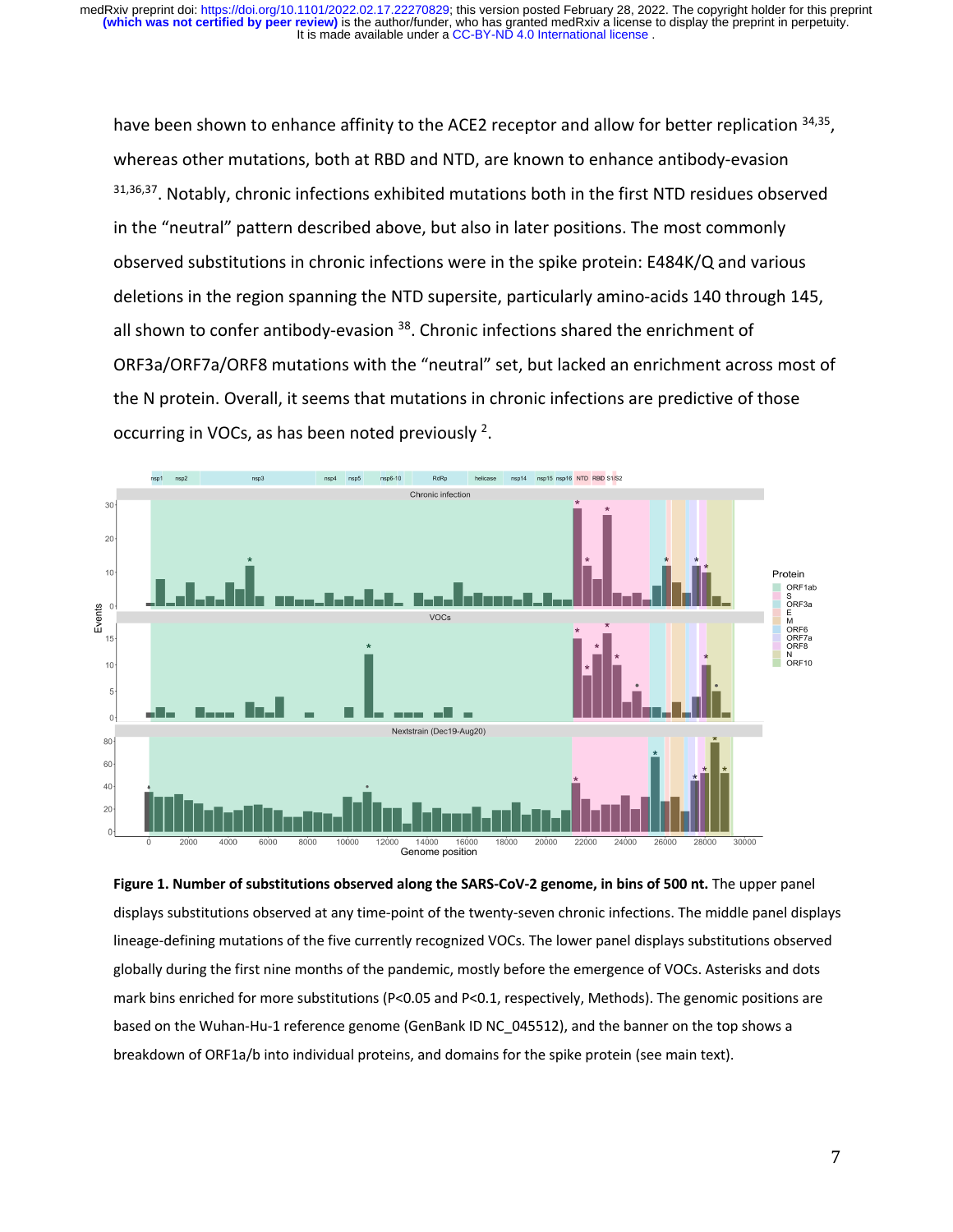When focusing on the differences between VOCs and chronic infections, several intriguing differences emerged. First, four VOCs bear a three-amino acid deletion in the nsp6 gene (ORF1a: ∆3675-3677), an event not observed in our set of chronic infections. Next, in VOCs there is an enrichment in the region of the spike encompassing the S1/S2 boundary (positions 23,500-24,000 in Fig.1). This enrichment is primarily driven by S: P681H/R, a highly recurrent globally occurring mutation  $39$ , surprisingly never observed in our chronic set. A recent analysis has analyzed the relationship between recurrent mutations and their success in driving clade expansion, i.e., onwards transmission <sup>40</sup>. Notably, we observed that successful recurrent mutations were almost never observed in our chronic set, whereas non-successful recurrent mutations (S:E484K/Q and S:∆144) were the ones most abundantly observed (Table 2). Overall, these results suggest that there may be a trade-off between antibody-evasion and transmissibility. This trade-off, if it exists, would not play a role in chronic infections, but would impact the ability of a variant created in a chronic infection to be transmitted onwards. Thus, only under specific conditions, a transmissible variant would emerge in chronic infections. Four of five VOCs independently acquired a mutation at or near the S1/S2 boundary (S:P681H/R or H655Y) suggesting that this may be a factor driving transmissibility. We note that Beta is an exception with no such mutations, yet this variant also displayed very limited global transmission.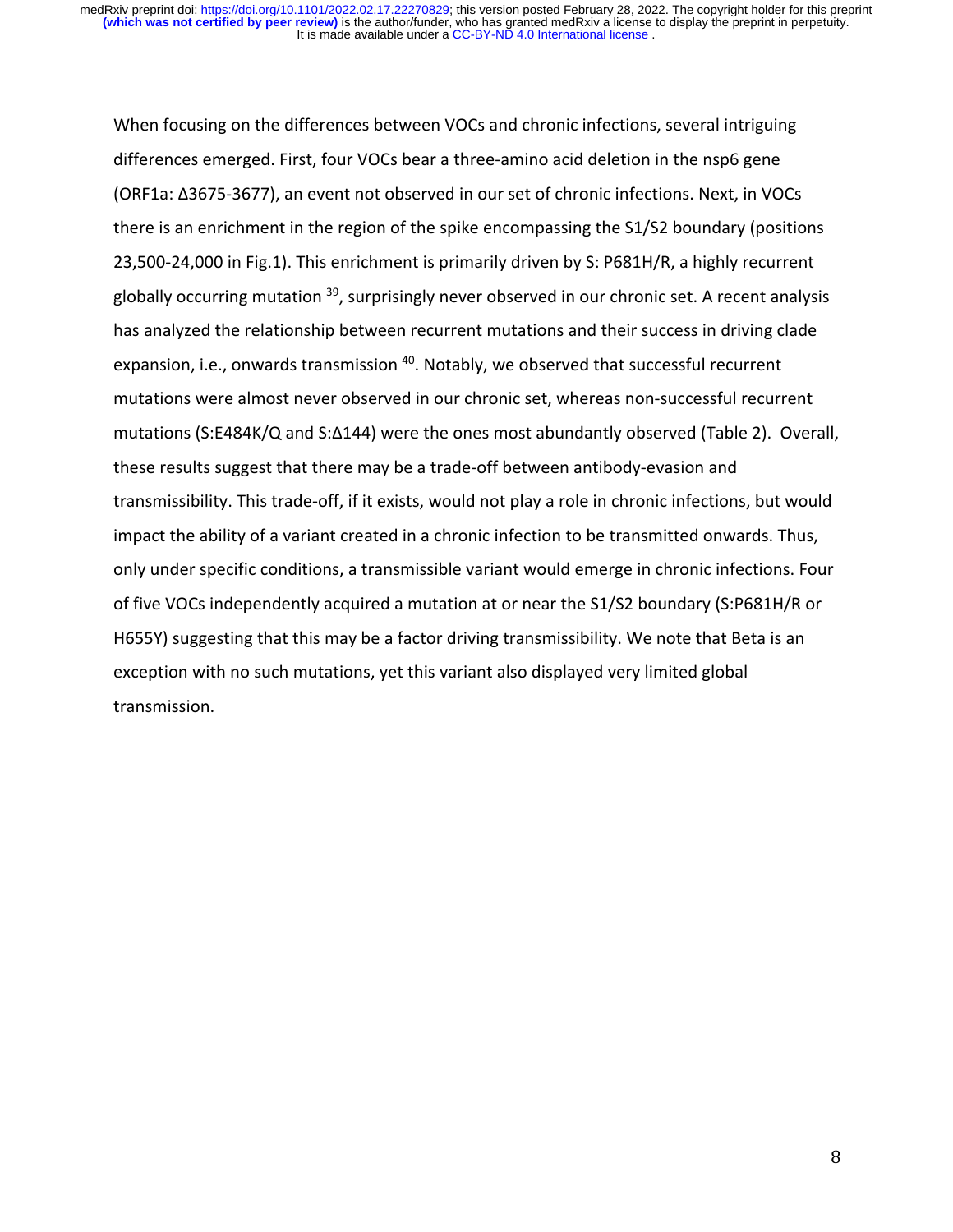**Table 2. Recurrent mutations observed along the SARS-CoV-2 phylogeny.** Clade success or lack of success is reported based on measurements of clade logistic growth, with + or – representing higher or lower than average growth, respectively 40. The last column marks the number of patients in the set of chronic infections herein where a substitution was observed.

| Protein                   | <b>Mutation</b>        | Clade                        | # times observed chronic |
|---------------------------|------------------------|------------------------------|--------------------------|
|                           |                        | success                      |                          |
| ORF1a                     | T3255I                 | $\ddot{}$                    | $\mathbf{1}$             |
| ORF1a                     | S3675-, G3677-, F3678- | $\ddot{}$                    | $\mathbf 0$              |
| $\mathsf{s}$              | L18F                   | $\ddot{}$                    | $\mathbf{O}^{\text{a}}$  |
| $\mathsf{S}$              | T951                   | $\ddot{}$                    | $\mathbf{1}$             |
| $\mathsf{S}$              | L452R                  | $\ddot{}$                    | $\mathbf 0$              |
| $\mathsf{s}$              | N501Y                  | $+$                          | $\overline{2}$           |
| $\mathsf{s}$              | P681R                  | $\ddot{}$                    | $\mathbf 0$              |
| N                         | P199L                  | $\ddot{}$                    | $\mathbf 0$              |
| ORF1a                     | L3606F                 | $\overline{\phantom{0}}$     | $\mathbf{1}$             |
| S                         | H69-, V70-             | $\overline{\phantom{0}}$     | $\mathbf{1}$             |
| $\mathsf{s}$              | $Y144-$                | $\overline{\phantom{0}}$     | 7 <sup>b</sup>           |
| $\mathsf{S}$              | E484K                  | $\overline{\phantom{0}}$     | 10 <sup>c</sup>          |
| $\mathsf{s}$              | P681H                  |                              | $\mathbf 0$              |
| $\boldsymbol{\mathsf{N}}$ | S194L                  | $\qquad \qquad \blacksquare$ | $\mathbf 0$              |
| $\boldsymbol{\mathsf{N}}$ | T2051                  | -                            | $\mathbf 0$              |
| $\boldsymbol{\mathsf{N}}$ | M234I                  |                              | $\mathbf 0$              |

<sup>a</sup> Two deletion events were observed at this locus

<sup>b</sup> An additional two deletion events were observed at loci 141-143

 $c$  In three additional patients, E484Q was observed

We went on to examine co-occurring substitutions, defined as pairs of substitutions that appeared in two or more patients. We used a chi-square test to assess whether pairs of substitution occurred together more often than expected from their individual frequencies (Methods), as a measure of possible epistasis. Intriguingly, four pairs of substitutions across four different proteins emerged as significantly enriched, and formed a network of interactions: T30I in envelope, H125Y in the membrane glycoprotein, S13I in the spike protein, and T3058I in ORF1a (Fig. 4). This finding was intriguing on multiple fronts: first, envelope and membrane glycoprotein have generally remained very conserved throughout the entire pandemic, and specifically the two replacements found are at highly conserved sites (Table S1). The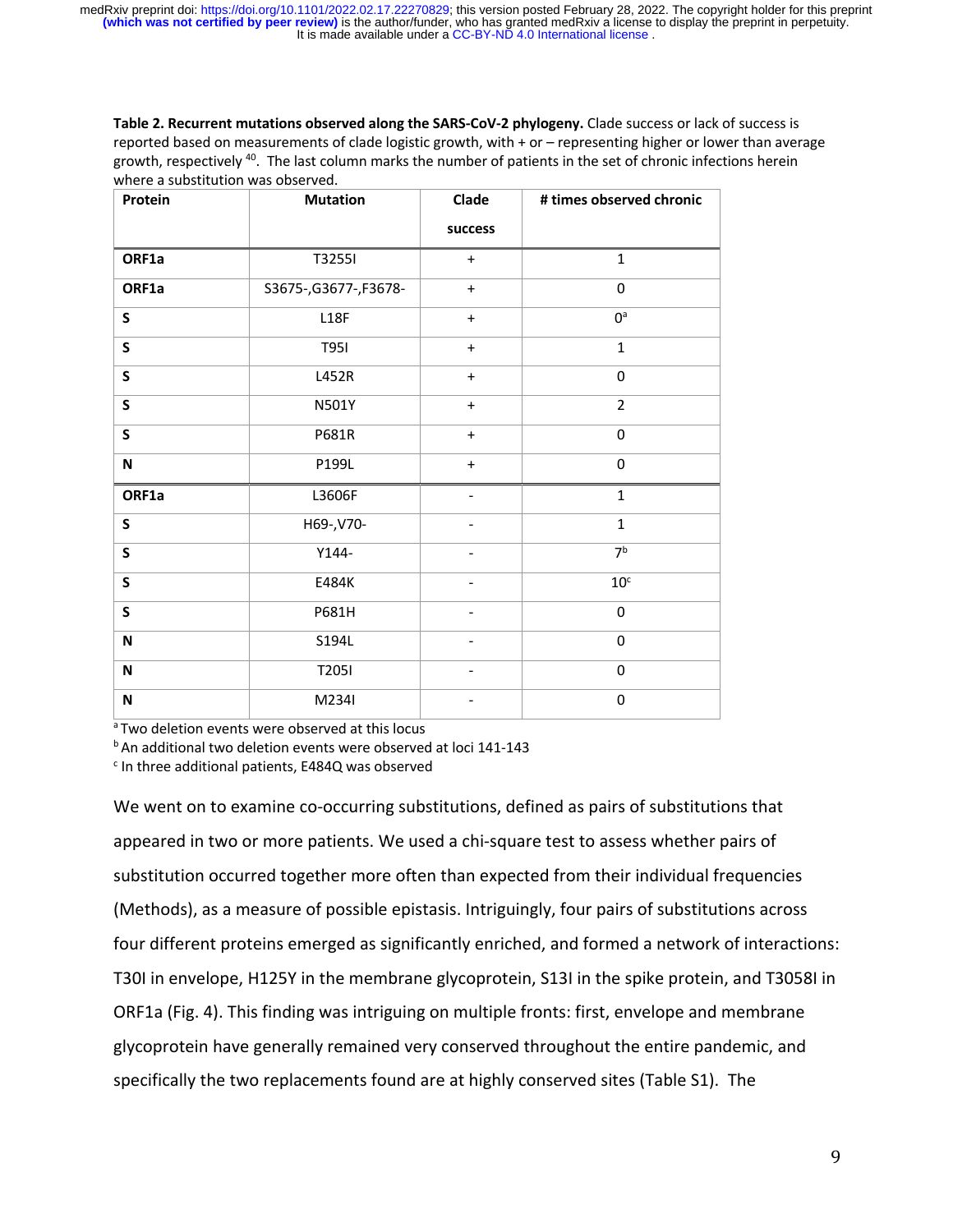It is made available under a CC-BY-ND 4.0 International license. **(which was not certified by peer review)** is the author/funder, who has granted medRxiv a license to display the preprint in perpetuity. medRxiv preprint doi: [https://doi.org/10.1101/2022.02.17.22270829;](https://doi.org/10.1101/2022.02.17.22270829) this version posted February 28, 2022. The copyright holder for this preprint

replacements in spike and ORF1a, on the other hand, have been observed a small number times in the global phylogeny. Notably, all the first three proteins form a part in the virion structure itself – however the functional meaning of this remains unclear. Other pairs of mutations found to co-occur were the three most common spike antibody-evasion mutations, yet these co-occurrences were not statistically significant. Larger cohorts of patients and further data will be required to determine the implications of these findings.





## Predictors of antibody-evasion substitutions

We went on to examine the variation observed across different patients. When examining medical background, the patients could be roughly classified into one of the following categories: hematological cancers, HIV/AIDS, organ transplantation, and auto-immune disorders (Table 1). The latter two categories were often treated with steroids. Some but not all of the hematological cancer patients and others were treated with antibodies targeting B-cells, presumably causing profound B-cell depletion. In line with this, most of the patients with confirmed B-cell depletion showed negative serology for SARS-CoV-2 at one or more timepoints (Table S1). Some patients were treated with ABT against SARS-CoV-2, whereas others were not, and in some antibody-evasion mutations were detected while in others they were not. Finally, we found that while in some ABT patients, immune evasion mutations were detected, sometimes these mutations fixed *before* the treatment (see e.g., Fig. 1, P5).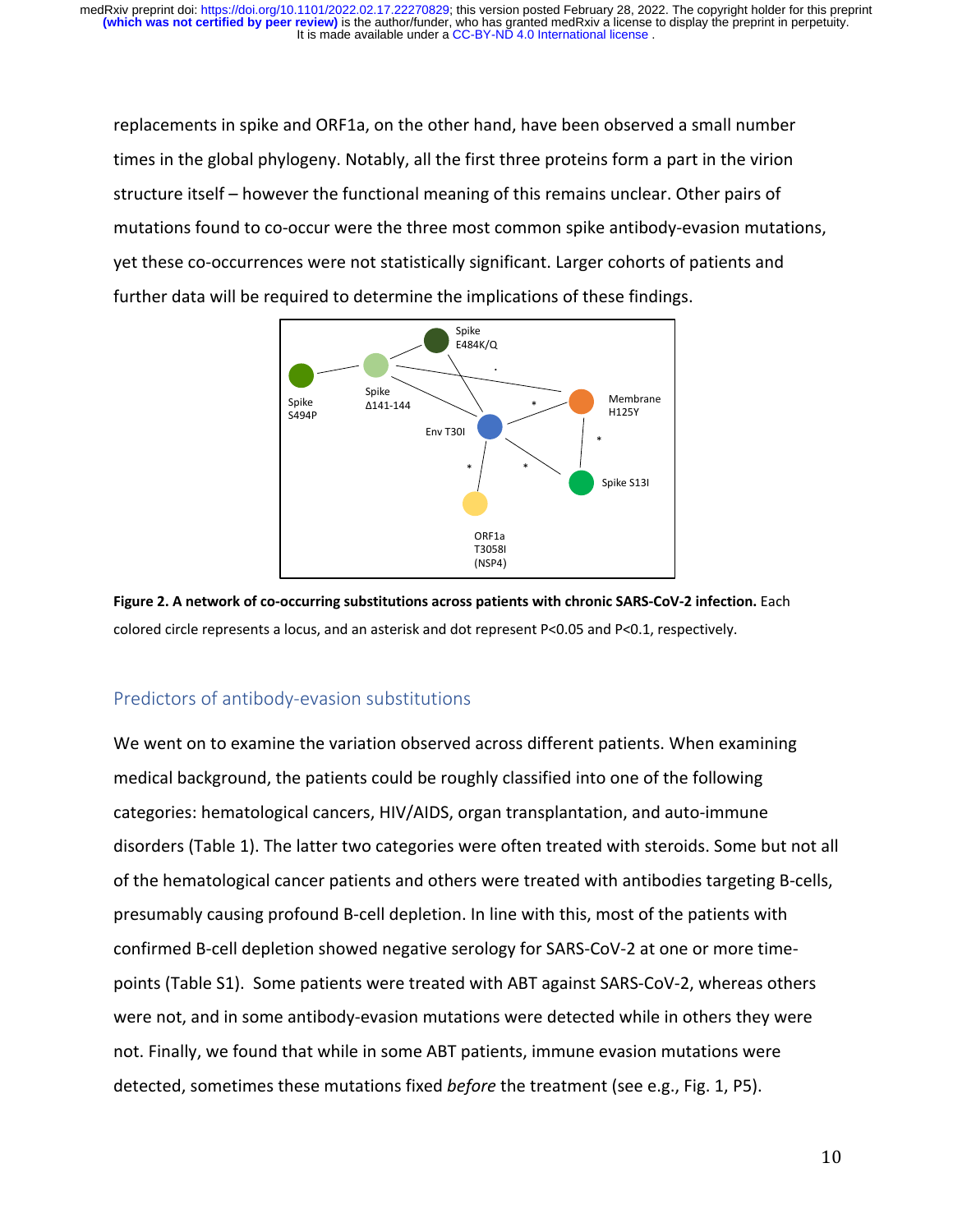We noted that many patients (four of the six patients sequenced herein) displayed an intriguing cycling pattern of viral load (VL) (reflected by cycle threshold Ct values), with very high Ct values reaching negative or borderline negative results at one or more stages of the infection, followed by rebound of the virus. In the four abovementioned patients, this rebound was accompanied by clinical evidence for disease, highly suggestive of active viral replication. Several different hypotheses could explain this pattern. First, the virus may have cleared and been followed by re-infection with another variant. Since this pattern can be ruled out using sequencing, such cases were excluded from our analysis (Methods). Second, the virus may cycle between different niches, such as upper and lower airways. Its re-emergence in the upper airways (nasopharynx) may be due to selective forces or genetic drift. When considering selective forces, viral rebound may occur due to the near clearance of the virus, either via ABT or by the self-immune system, followed by the emergence of a more fit variant with antibodyevasion properties.

We set out to perform logistic regression to predict an outcome of antibody-evasion (Methods). We first tested if B-cell depletion or steroid treatment predict antibody-evasion mutations sometime during the course of infection (Table S2), and found this was not a significant predictor (P=0.6, P=0.4, N.S., respectively). Moreover, the length of sequenced infection (i.e., the maximal time-point sequenced) was not predictive of antibody-evasion either (P=0.9, N.S.). Next, we went on to test whether ABT predicts antibody-evasion, and if antibody-evasion tends to be preceded by a drop in viral load (Table S3). Our results showed that ABT is not a significant predictor (P=0.17, NS), whereas a drop in viral load followed by viral rebound is (P=2.6E-05) (Fig. 1). These results suggest that in some cases, what may be driving immune escape is actually the weakened immune system of the patient, although the somewhat low Pvalue of ABT suggests it is possible that the treatment itself also plays a role in driving antibodyevasion as well. This result suggests that the adaptive immune response of the patients herein is not completely absent, and that a weak antibody response is what drives adaptive evolution in the virus.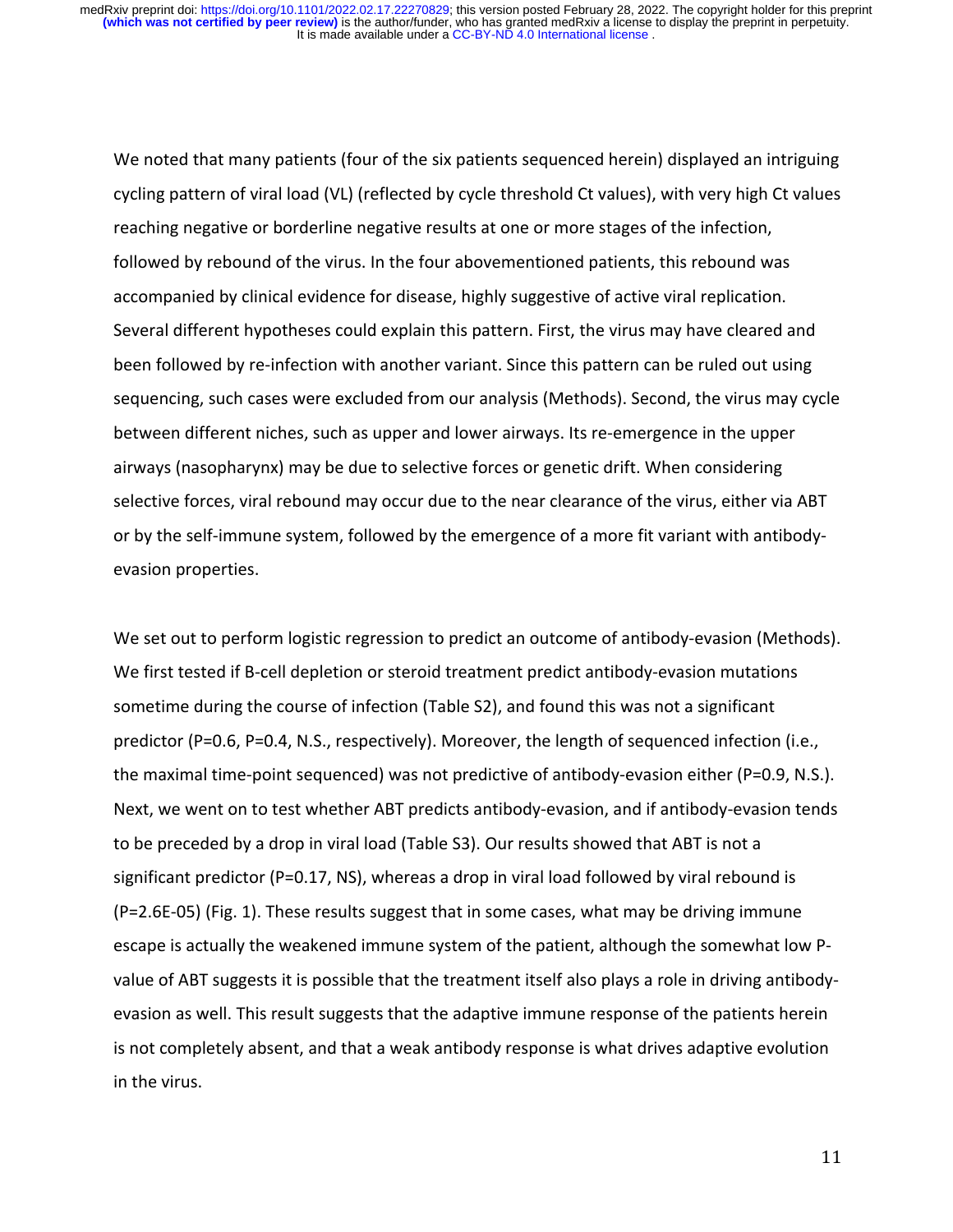It is made available under a CC-BY-ND 4.0 International license. **(which was not certified by peer review)** is the author/funder, who has granted medRxiv a license to display the preprint in perpetuity. medRxiv preprint doi: [https://doi.org/10.1101/2022.02.17.22270829;](https://doi.org/10.1101/2022.02.17.22270829) this version posted February 28, 2022. The copyright holder for this preprint



Days after first positive PCR

**Figure 3. Viral rebound predicts mutations in the spike protein associated with immune evasion**. Ct values are presented according to the day of infection (denoted as number of days post the first positive PCR test), with the dashed red horizontal line and shaded area representing a negative or borderline result, respectively. Blue dots represent samples that were sequenced. Only amino-acid replacements in the spike protein are shown, with predicted immune evasion mutations shown in bold (Table S1). Positive samples from bronchoalveolar lavage (BAL), endotracheal aspirates (ETA) or sputum are indicated in brown. Antibody-based anti-COVID19 treatments are represented by dashed vertical lines on the day of administration.

Next, we went on to examine patterns of variation over time across the different patients. In many of the case reports, the authors noted the emergence and disappearance (and sometimes re-emergence) of particular substitutions (Fig. 4). When re-analyzing the data, we noted that this pattern of variation across time was observed in the majority of patients (Table S2). From an evolutionary point of view, it is quite unlikely for one or more substitutions to disappear from a given population, and since we observe this at very different loci across all patients, it is not likely that this is due to recurrent sequencing problems or due to biases of the viral polymerase. We and others have previously noted sequencing errors that occur predominantly when viral load is low, when errors that occur during reverse transcription or early PCR cycles are carried over to higher frequencies  $10,11,41$ . However, this phenomenon most often leads to errors in intra-host variants segregating at relatively low frequency, and is less common at the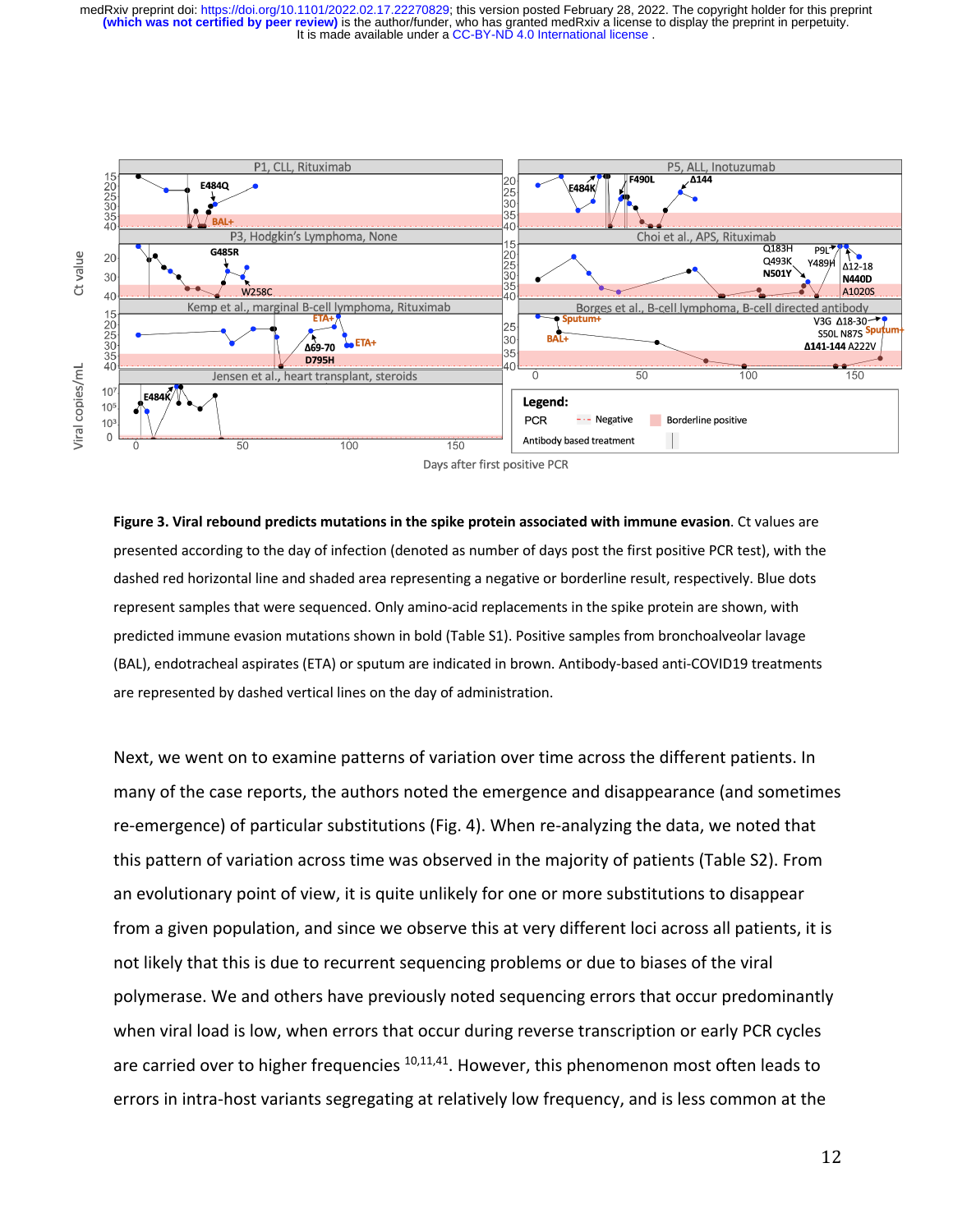It is made available under a CC-BY-ND 4.0 International license. **(which was not certified by peer review)** is the author/funder, who has granted medRxiv a license to display the preprint in perpetuity. medRxiv preprint doi: [https://doi.org/10.1101/2022.02.17.22270829;](https://doi.org/10.1101/2022.02.17.22270829) this version posted February 28, 2022. The copyright holder for this preprint

consensus sequence level, which is defined here as mutations present at a frequency of 80% or higher. We thus conclude that the most likely explanation for the highly dynamic polymorphisms observed, is the existence of distinct populations residing in different niches, which may correspond to different infected organs, or niches within an infected organ.



**Figure 4. Polymorphic populations observed across patients.** Each series of boxed lines represents a patient, and each line represents a sequenced time-point with time since infection on the right. The different open reading frames are color-coded. For each patient, only mutations relative to the first time point sequenced that appeared at a frequency ranging from 20% to 100% are shown.

## **Discussion**

Tying the results obtained so far together, we suggest that viral rebound coupled with antibody- evasion may be enabled by partial penetration of antibodies to a specific niche. Accordingly, this partial penetration will prevent viral clearance on one hand, but on the other will promote selection for an antibody-evasion mutation. Notably, this is supported by the case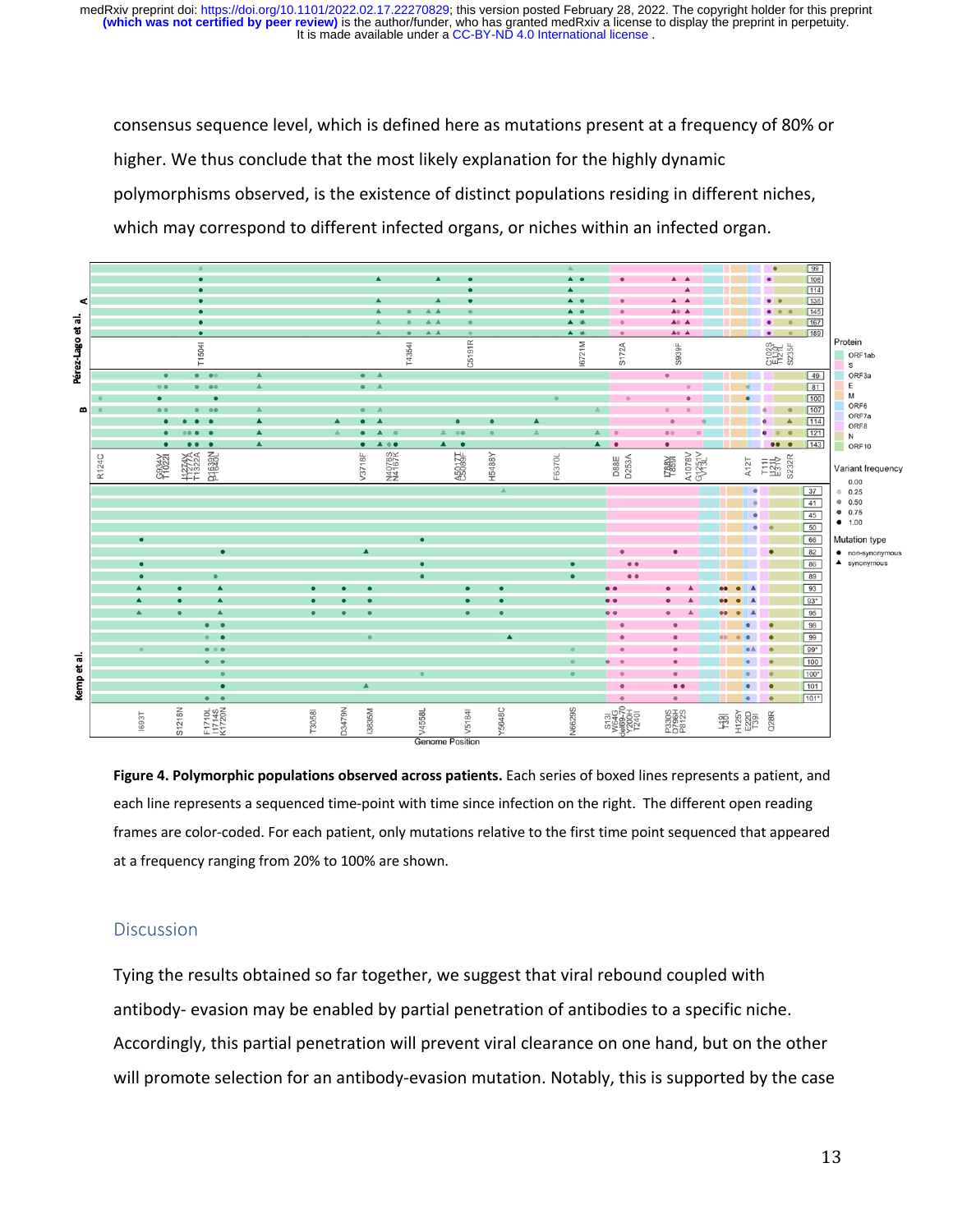of patient P1 in this study: during the time a negative nasopharyngeal swab was obtained, a BAL sample returned as positive, just prior to the emergence of the E484Q antibody evasion mutation. This suggests that the virus continued to thrive in lungs, possibly as a variant adapted to lungs, or as the same nasopharyngeal variant that migrated to the lungs. Alternatively, it is also possible that the immune evasion mutants continued to thrive in the nasopharyngeal swabs but were not picked up by the sample for PCR.

We go on to discuss the conditions that enable a variant in a chronic infections to keep spreading in the general population, and to potentially become a variant of concern. First, we searched for evidence of onwards transmission from a chronically infected patient in the cohort studied herein, yet found no such evidence in the publications or from epidemiological investigations of our TASMC patients. This is not necessarily surprising, as often such patients are bedridden, and in strict isolation both due to COVID-19 and due to their background conditions. However, this does raise the possibility that (a) chronic infections harbor variants that are non-infectious, and (b) chronic infections harbor non-transmissible virus, options we discuss below.

We first consider the option that chronic infections harbor non-infectious virus. In twelve of twenty-seven patients, evidence for viral replication was obtained, in the form of culturable virus, or in the form of PCR positive for sub-genomic RNA. In an additional eight patients, we noted either consistently high viral loads (Ct values around 20 or lower) or a negative difference of ten cycles between one PCR outcome and a later one (Table S6). In other words, in the latter scenario viral load increased dramatically across time in these patients, strongly suggestive of active viral replication. In line with this, we did not find evidence for mutations associated with defective virus, such as premature stop codons, frameshifts, or dramatic deletions outside of the spike protein (although in-frame deletions were noted in two patients, in ORF1a; Table S1). Thus, to summarize, while we cannot completely rule out the presence of non-infectious defective virus in chronic infections, we consider it is unlikely that all virus is non-infectious in most of the cases examined herein.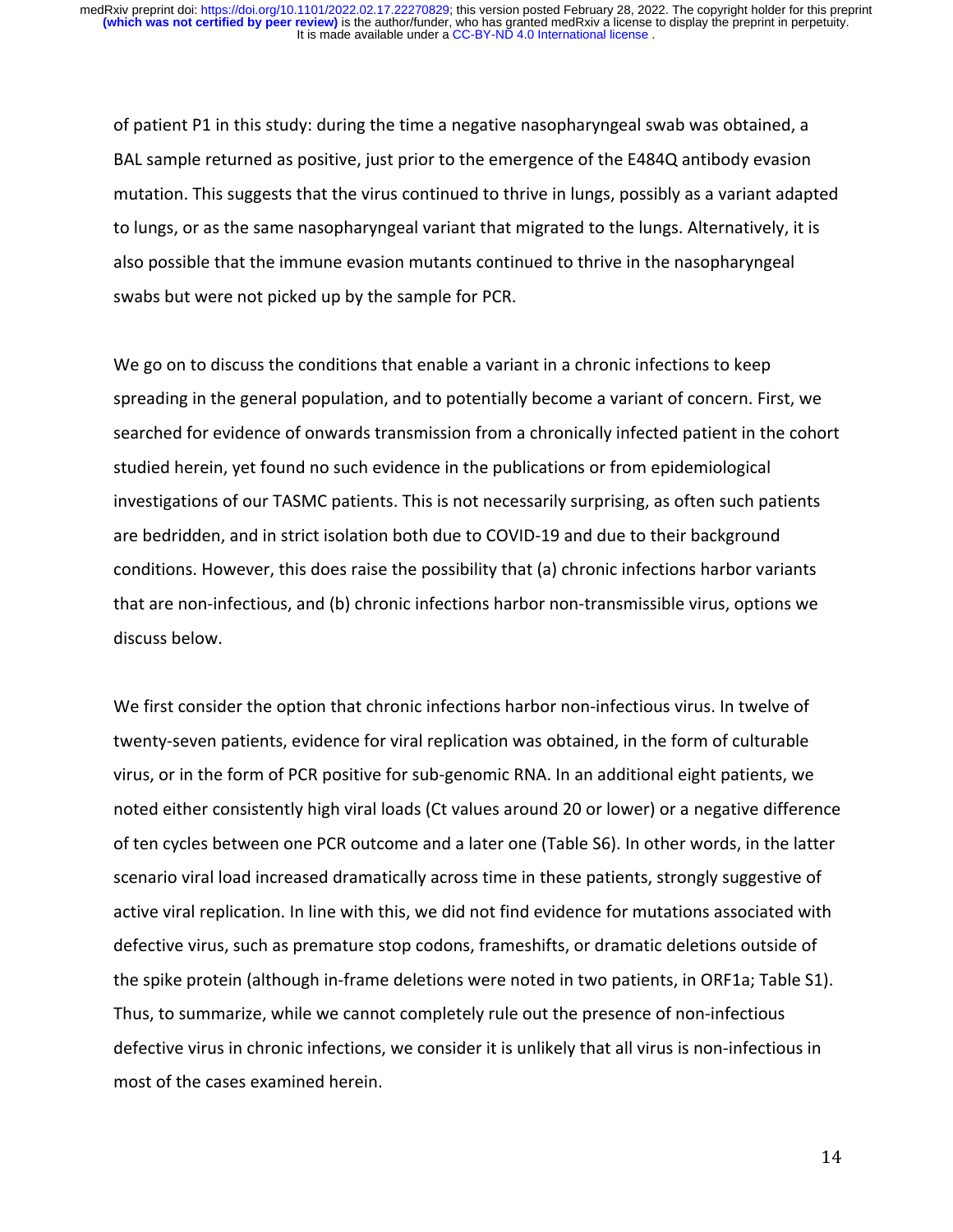We next go on to discuss the probability that variants found in chronic infections are transmissible. In most of our patients (15/27) we observed either S:E484K/Q and/or deletions at S:Y144 in the NTD, both of which are highly recurrent mutations in the global phylogeny. However, globally circulating variants bearing these mutations were inferred to be less transmissible than other highly recurrent mutations (Table 2), and E484K/Q is notably absent in the once globally dominant variants Alpha and Delta. On the other hand, several mutations associated with higher transmissibility (e.g., S:P681R, ORF1a: Δ3675-3677)<sup>40</sup>, were never observed in the chronic infections herein (Table 2).

Why if so were these mutations never observed? Evidently, in chronically infected patients we do not expect selection for mutations enhancing transmissibility, but rather expect selection to promote mutations that enhance viral replication (with immune evasion included in this latter category). However, there is often a link between better net viral replication and higher transmissibility 42-44, which should theoretically promote transmissibility-enhancing mutations also in in chronic infections. One possibility is that the sample size of patients in this study was too small. Given the large number of time we observed S:E484K/Q in chronic infections, it seems more likely that there is another explanation. Another possibility is that for example, S:P681H/R is under weaker positive selection in the conditions particular to immunocompromised patients. A recent study has suggested that part of the evolutionary advantage of S:P681H is its ability to evade the interferon response of the cell<sup>45</sup>. Perhaps the particular conditions in immunocompromised prevent selection for interferon evasion: for example, some patients were treated with interferon inhibitors, although these are a minority of patients (Table S2); alternatively, the interferon response of immunocompromised patients is also likely weakened *per se*.

Finally, an additional possibility is that epistatic interactions among mutations prevent the emergence of some mutations, or in other words, two adaptive mutations may become deleterious when residing on the same genome. In line with this, the combination S: E484K/Q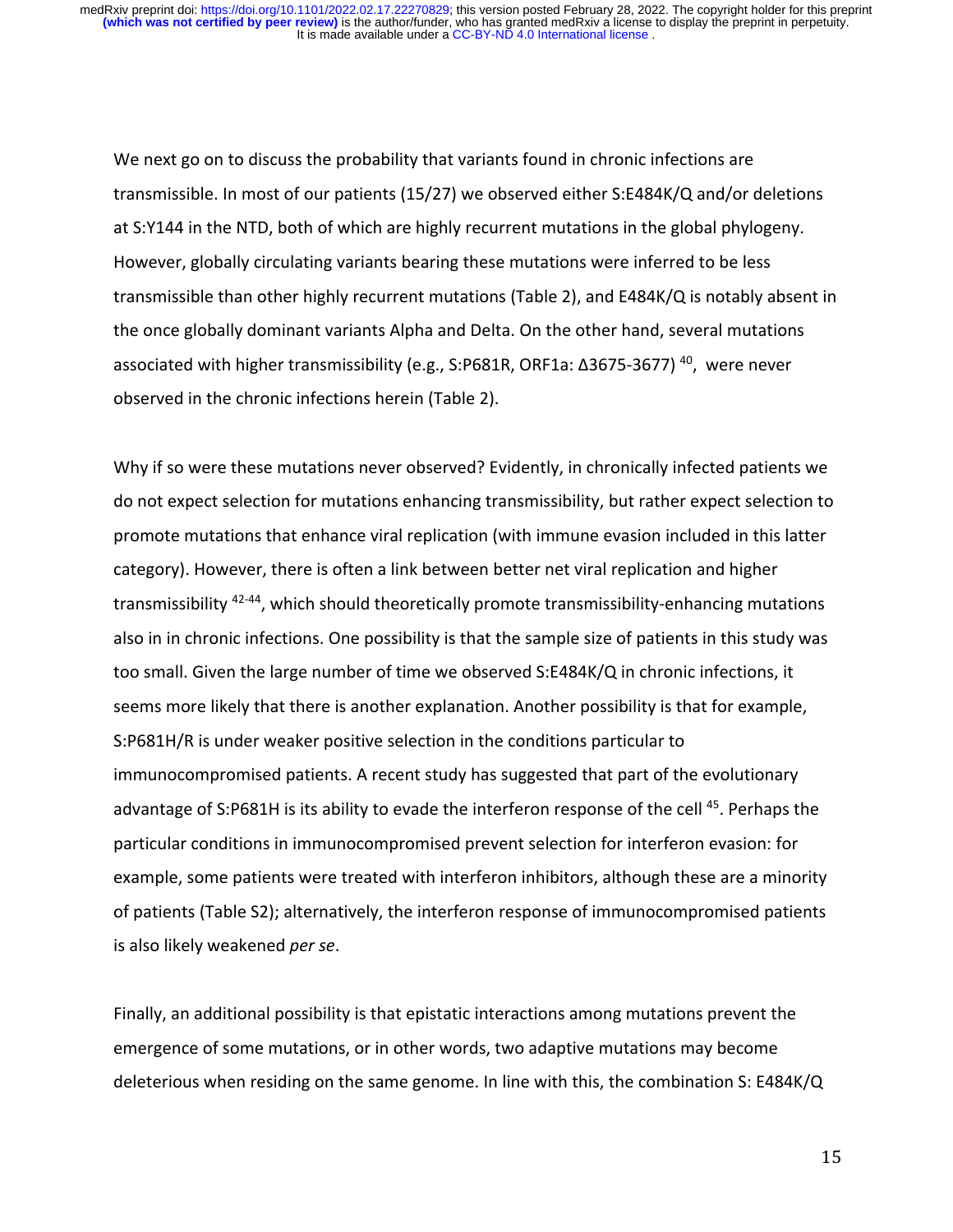and S: P681H/R is not a common one, except for in Omicron (albeit E484A), where over 30 Spike amino-acid replacements have been observed. Indeed, several reports have suggested abundant epistatic interactions led to the emergence of Omicron <sup>46</sup>, and these may allow the co-existence of S: E484A with S: P681H and others. It remains an enigma where Omicron first arose  $47$ , yet the fact we see potentially epistatic interactions occurring in some chronic infections, coupled with the fact Omicron is characterized by many such pairs of mutations, suggest that lengthy chronic infections may allow an exploration of the SARS-CoV-2 fitness landscape, such that some of these chronic infections lead to the emergence of a highly transmissible variant.

### **Conclusions**

To summarize, we have found that the overall patterns of mutations observed in chronic infections closely mirror the pattern observed in VOCs, with some notable exceptions. We find that when viral rebound is observed, this strongly suggests that antibody-evasion mutations may have emerged in a COVID-19 patients. Thus, viral rebound can be viewed as a warning signal that VOC-like mutation occurred in a patient, and extra caution may be warranted: genetic sequencing, isolation, and close monitoring of contacts may be crucial when viral rebound is observed. While these immune-evasion mutations are of concern, we suggest that most variants emerging in chronically infected patients lack the potential for dramatic onwards transmission, possibly due to an absence of key mutations. Future research is necessary to understand the precise factors determining when and if a variant generated in chronic infection becomes highly transmissible. Overall, we suggest that extensive monitoring of chronic infections can be used for forecasting the set of mutations in future VOCs.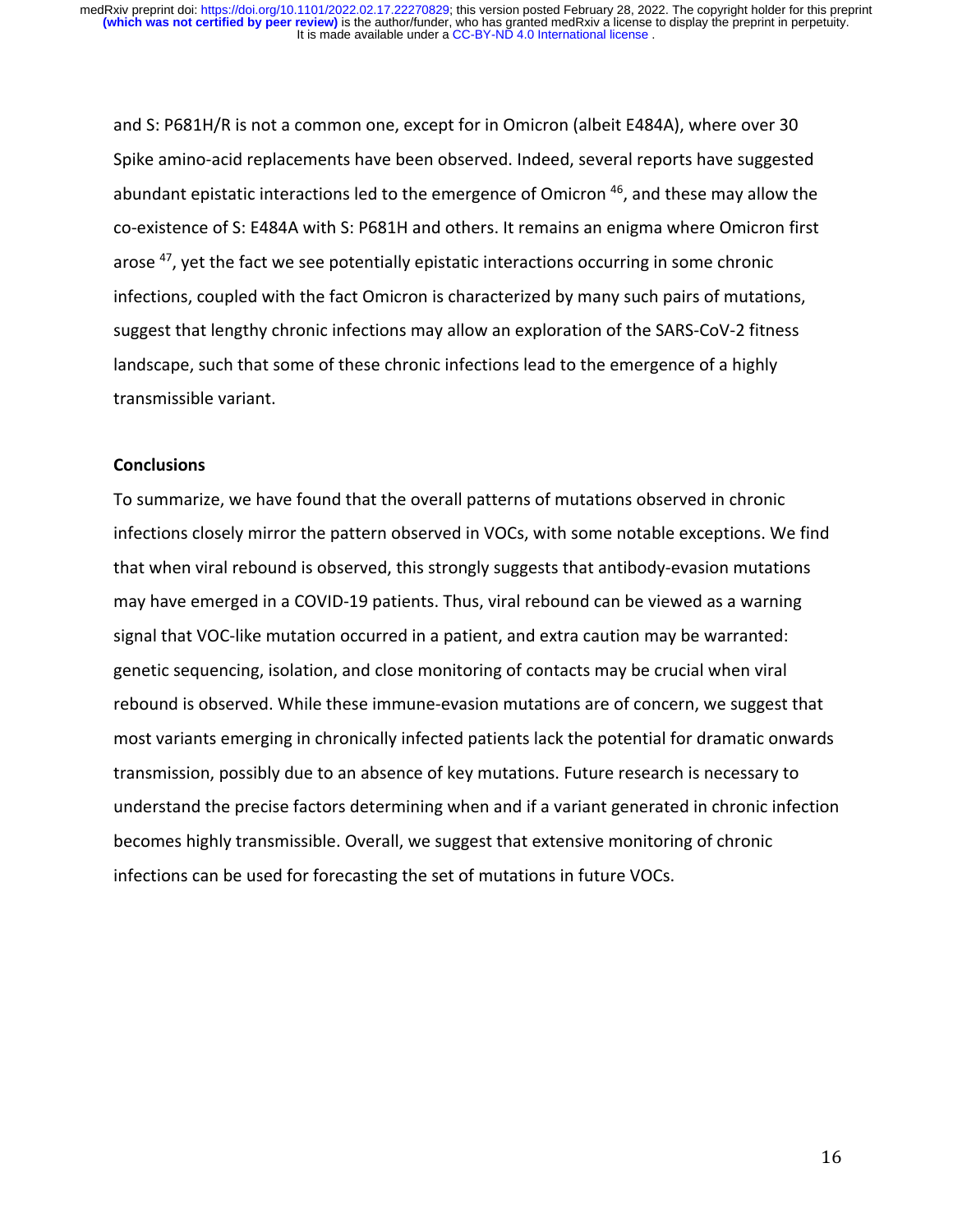## **Methods**

#### **TASMC virus genome sequencing**

Leftover RNA from nasopharyngeal swabs were obtained from six chronically infected individuals, across several different time points for each patients (Table S1). Patient 2 sequences were available from our previous study<sup>16</sup>; patients 1 and 3 were also previously sequenced  $15$ , but here we added on additional time-points. All patients were positive via COVID-19 RT-qPCR tests of SARS-CoV-2 for a period longer than 3 weeks, and all were immunocompromised. All relevant clinical data was collected and was summarized in Tables 1, S2. All samples underwent whole-genome SARS-CoV-2 using the V3 ARTIC protocol (https://artic.network/ncov-2019) and the samples were sequenced using Illumina Miseq 250 cycle V2 kits at the Technion Genomic Center (Israel). This study was approved by the TASMC Helsinki committee (approval No. 1042-20-TLV), and by the Tel Aviv University IRB (approval number 0004435-1), with an exemption from informed consent .

#### **Determining genome consensus sequences and lineage determination**

pTrimmer was used in order to trim the various primers that were used in the multiplex PCR (https://bmcbioinformatics.biomedcentral.com/articles/10.1186/s12859-019-2854-x). The raw reads were mapped to the reference genome of SARS-CoV-2 (GenBank ID MN908947). Mapping and variant calling was performed using our AccuNGS pipeline <sup>41</sup>. The consensus sequence of each sample was determined based on sites with coverage of at least 10X sites. As we and other have observed, the sequencing process may lead to erroneous mutations being observed, and this is particularly exacerbated at low viral loads  $10,11,41$ . To this end, only mutations with a frequency of at least 80% were introduced into the consensus sequence (hereby referred to as substitutions or fixed mutations); loci with mixed populations at frequencies lower than 80% were considered ambiguous and marked by "N".

For each patient, substitutions as compared to the reference that appeared in the first time point were marked as background substitutions, and were not considered for any further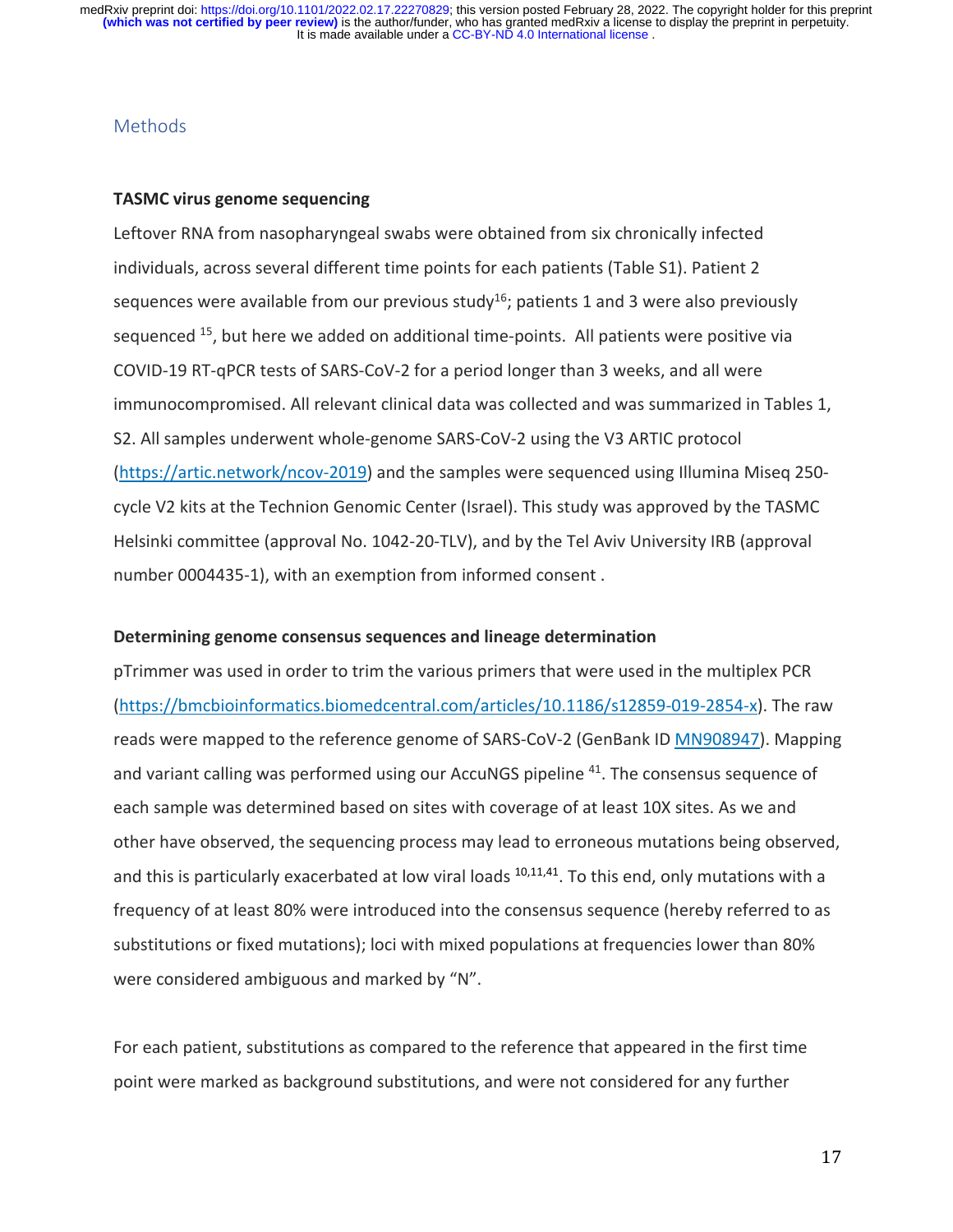analyses. Only substitutions that were added in the following time points were considered. The "Pangolin" network was used to identify the consensus sequence lineage (https://covlineages.org/resources/pangolin.html). This allowed us to rule out re-infection in all patients but one: the last time-point of P6 from day 48 of infection was inferred to be due to reinfection (B.1.1.7 as compared to B.1.1.50 in all earlier time-points). The last time point from this patients was removed from the analysis, leaving a total of 37 days. Visual inspection of the results led to a suspected contamination at day 27 of P5, as several B.1.1.7 lineage defining mutations were observed on an otherwise B.1.1.50 background. This sample was omitted from the analysis.

#### **Data availability**

All consensus sequences for the patients sequenced herein were deposited in GISAID, and raw sequencing reads were uploaded to the NCBI Sequence Read Archive under submission number PRJNA803960 (Table S5).

### **Reanalysis of previous case reports**

Previously published case reports were selected by mining the literature for the key-words "prolonged", "persistent" or "chronic" "SARS-CoV-2 infection" up till Nov. 15 2021. While some studies validated the chronic nature of infection by performing culturing of the virus or by measuring sub-genomic RNA (sgRNA), several did not. Thus, when culture/sgRNA data was unavailable, we filtered out patients with infections of less than 20 days, based on an a metaanalysis that showed viral shedding was mostly limited to 20 days (see main text). We verified intermediate to high viral load (Ct values of 27 or lower) at some time exceeding day 20 as a proxy for ensuring that shedding was not of residual non-infectious virus. Only studies that performed longitudinal whole genome sequencing were maintained. In Tarhini. et al.<sup>25</sup> patient 3 was removed from the analysis as the authors identified a co-infection event. Sequencing data for Jensen et al.<sup>22</sup> was obtained from the authors, albeit with missing data - the first time point for patient D was missing. We thus relied on the report by the authors on S:E484 at time point 1, and only mutation S:E484K was considered in time point 2 for patient D.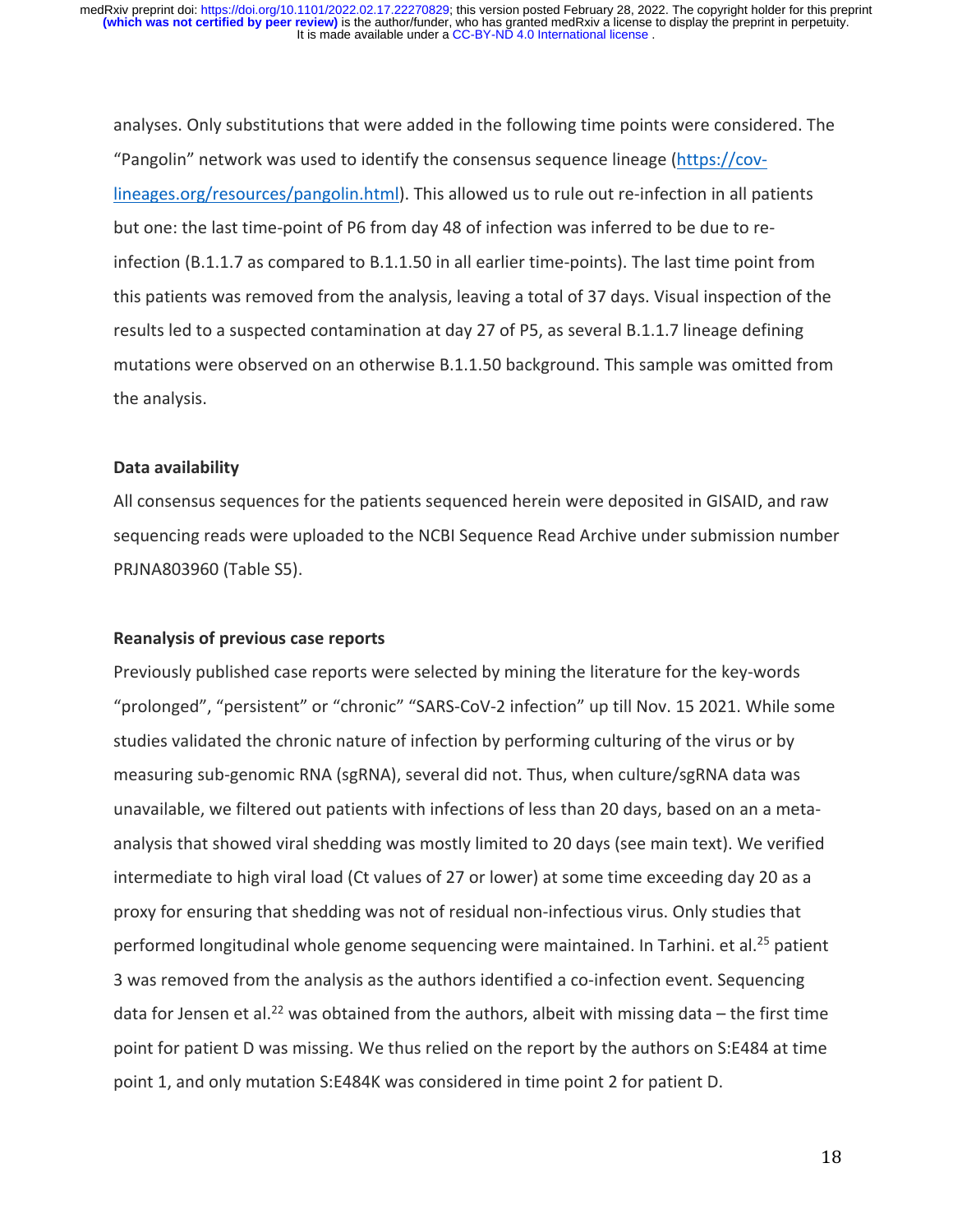When analyzing the data, and in line with the above, the focus of almost all our analyses, was on mutations with a frequency higher than 80%, not present in the first time point sequenced. When analyzing viral polymorphisms across time (Fig. 4) we also present mutations at lower frequencies. All relevant clinical data was collected and was summarized in Tables 1 and S2. Ct values for RT-qPCR tests were also extracted from all publications (Table S6). A test was considered borderline if the Ct ranged from 34 to 37, and was considered negative if reported as such, or was equal to 38 or higher. In one study  $22$ , raw viral load measurements were presented in terms of number of copies per ml sample, and a negative result was reported when zero copies were detected.

#### **Summary information of the patients**

All available medical records including the patient's background condition, treatments and anti SRAS-CoV-2 serology test are specified in Table S2. Our cohort composed of many immunocompromised conditions: seven-teen of the patients suffer from different kinds of lymphomas and leukemias, four of the patients undergo organ transplant, tree suffer from AIDS, two of the patients have an autoimmune disease and one suffer from renal disease. Regarding age groups: ten of the patients are classified in age range of 60-69, five belong to 70- 79, and tree patients to 40-49 years old. In each of the age ranges of 0-9, 20-29, 30-39 and 50- 59 two patients were added and only one patient is in age range of 80-89 years old.

#### **Summary of substitution events**

A summary of all substitution events was compiled into three tables. Table S1 lists every substitution and the patient/s where it was found. Data on the proportion of a given substitution in the general global viral samples was taken from http://cov-glueviz.cvr.gla.ac.uk/, and counts of substitutions along a sampled phylogeny of approximately 3,500 sequences were taken from NextStrain (www.nextrain.org)<sup>48</sup> accessed on Jan 2, 2022. Each of the spike amino-acid replacements was queried to see if information exists on antibody-evasion for a given mutation, and was marked as enhancing antibody-evasion if a publication was available showing direct experimental evidence supporting this (Table S1).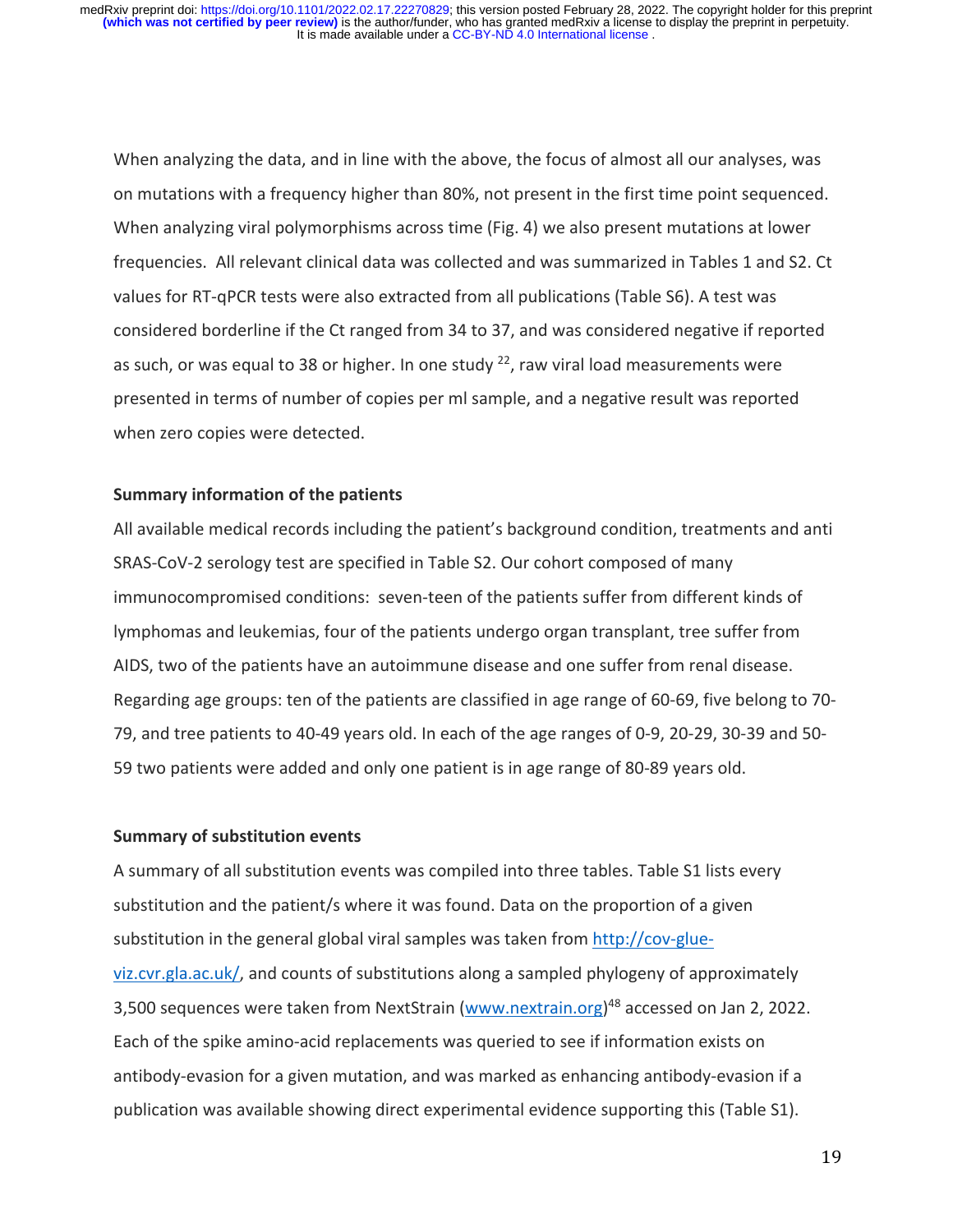Table S2 lists information (clinical and mutational, across all time-points) per patient, whereas Table S3 lists information per time point sequenced for each patient. When two samples from the same time point were available from different niches, we presented only the nasopharyngeal one, since our focus is primarily on this niche. Counts and information of substitutions per patient are listed in table S2 for both the spike region and the rest of the genome. Transient substitutions (that re-appeared at a certain time point) were counted only once.

#### **Substitution events histogram**

We counted the total number of substitutions observed at each position in the genome in three sets of sequences:

(a) our set of chronic infections

(b) the lineage defining mutation of the five VOCs (Alpha, Beta, Gamma, Beta, Omicron), as defined by https://covariants.org. Substitutions shared by two or more VOCs were omitted. (c) a subset of sequences from NextStrain (www.nextrain.org)<sup>48</sup> accessed on Jan 2, 2022. Sequences were filtered to only those earlier than 16/8/2020. The numbers of events per genome position were downloaded from the site.

A histogram was created for each of the three sets, with bin sizes of 500 bases. The probability of observing a given number of substitutions in a bin was calculated based on a binomial distribution with p=500/L (L being the reference genome length), n=the sum of all substitutions observed in a set, and k=observed number of substitutions in a given bin. Correction for multiple testing was performed using the false discovery rate (FDR) of Benjamini-Hochberg<sup>49</sup>.

#### **Logistic regression**

Logistic regression was performed twice to test for significant predictors of an antibody-evasion outcome. First, at the level of each patient, we tested whether severe B-cell depletion, steroid treatment, or the maximal time-point since infection that was sequenced . Severe B-cell depletion was defined as one of the following conditions: treatment with anti-B cell directed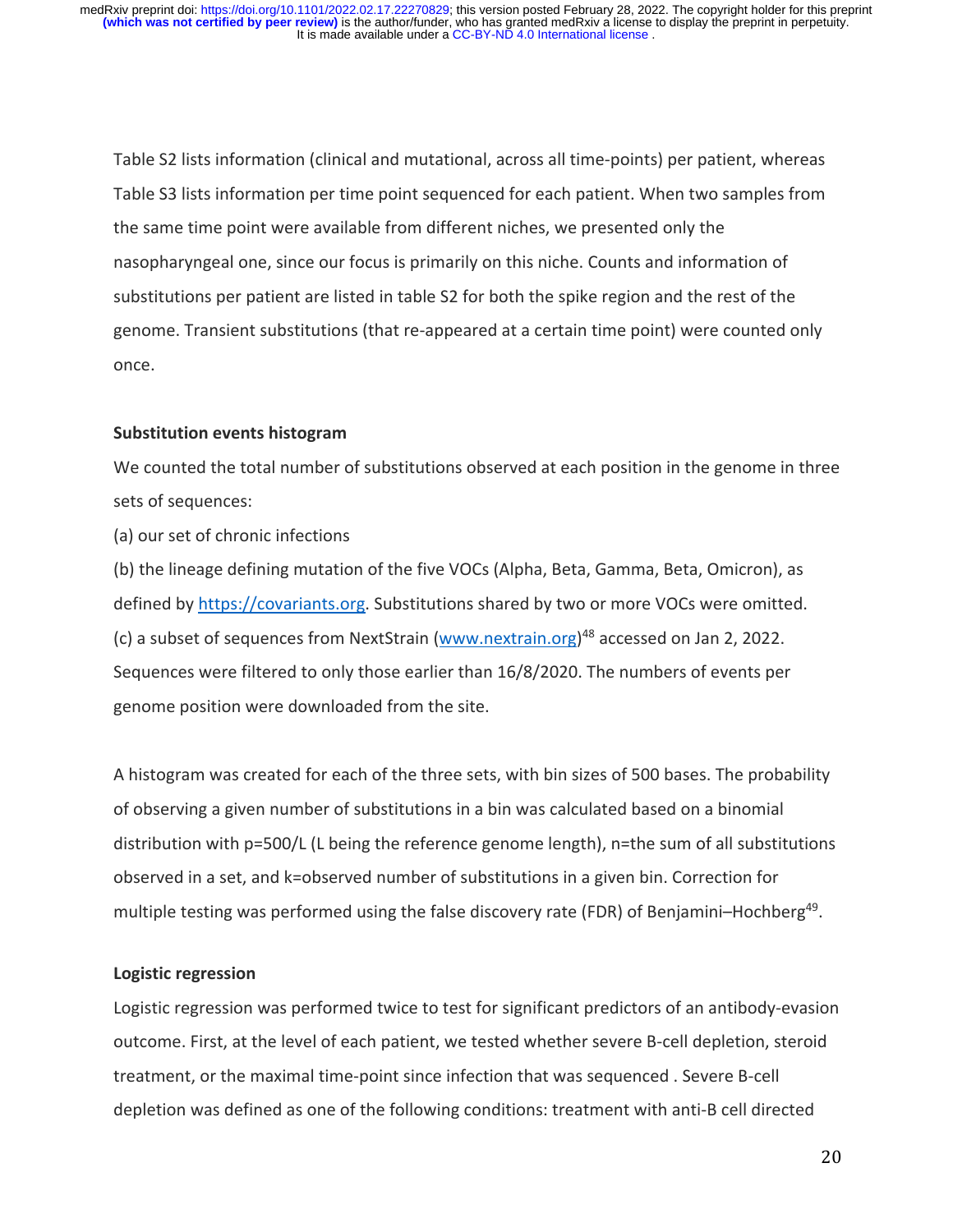antibodies up to nine months prior to COVID-9 detection, or blood-test measurements of low Bcell markers. Second, at the level of time-point sequenced, we tested whether ABT (convalescent plasma, hyperimmune plasma, or monoclonal antibody/ies) or viral rebound predicted an outcome of an antibody-evasion mutation. Each sequenced time point was hence characterized as ABT-true if treatment was given up to seven days before the treatment, and viral rebound was defined as true if the COVID-19 PCR test just prior to the sequenced time point was borderline or negative. Binomial logistic regression was performed using the glm package in R. All the raw data is available in tables S2 and S3.

## **Co-occurring substitutions**

We began by identifying all pairs of substitutions that occurred in two or more patients. A  $\chi^2$ test was used in order to identify a deviation from expected frequencies, by comparing marginal probabilities with paired probabilities (number of degrees of freedom was 1). Multiple testing was accounted for via FDR 49.

## Acknowledgements

We would like to thank Shay Fleishon, Neta Zuckerman, Tzachi Hagai, David Burstein, and Noam Harel for critical reading and discussions. This study was supported by an ERC starting grant 852223 (RNAVirFitness), and by an Israeli Science Foundation grant 3963/19. This study was supported in part by a fellowship to SH from the Edmond J. Safra Center for Bioinformatics at Tel-Aviv University. The funders had no role in study design, data collection and analysis, decision to publish or preparation of the manuscript.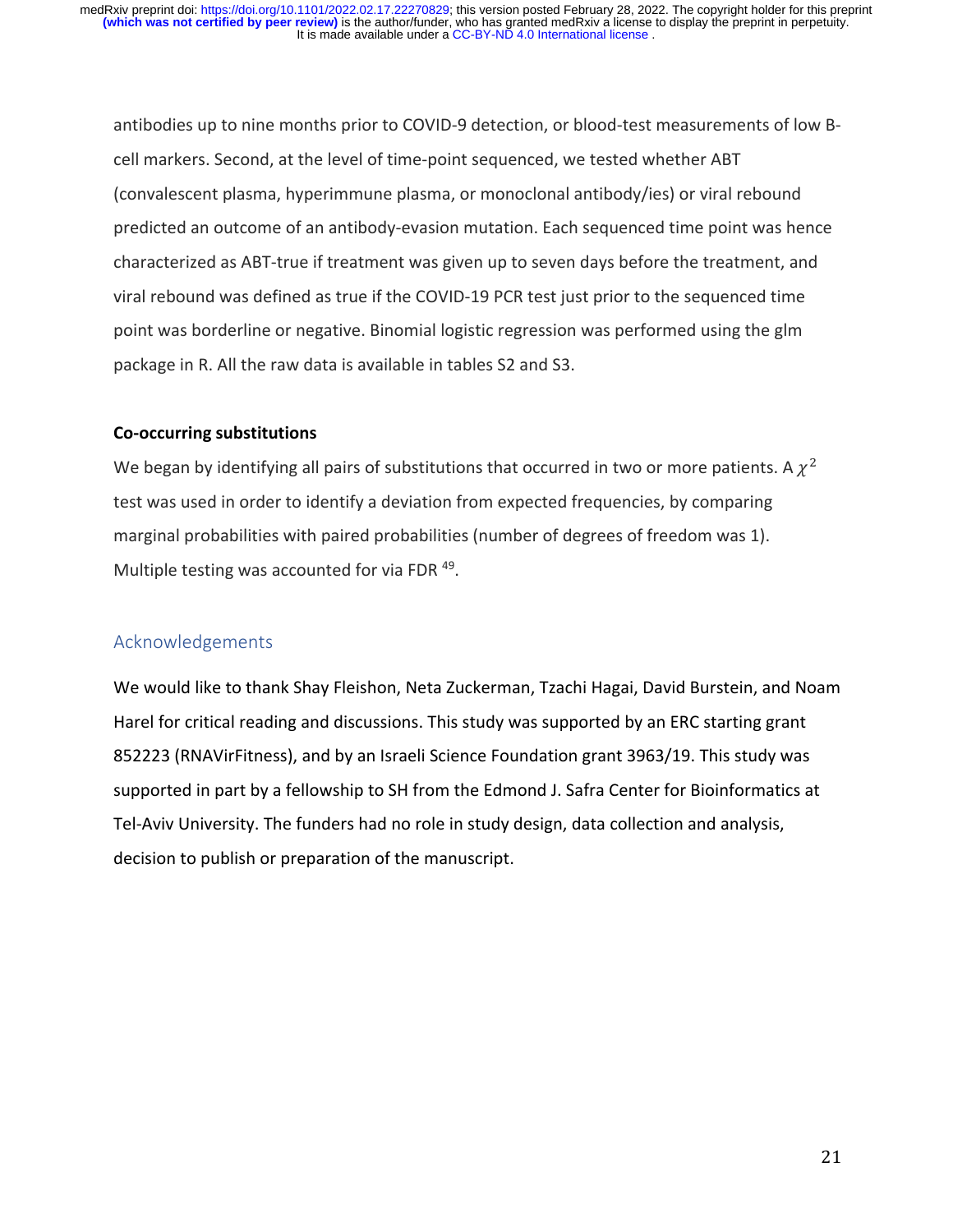## References

- 1 Fu, Y. *et al.* Risk factors for viral RNA shedding in COVID-19 patients. *Eur Respir J* **56**, doi:10.1183/13993003.01190-2020 (2020).
- 2 Corey, L. *et al.* SARS-CoV-2 Variants in Patients with Immunosuppression. The New *England journal of medicine* **385**, 562-566, doi:10.1056/NEJMsb2104756 (2021).
- 3 Moran, E. *et al.* Persistent SARS-CoV-2 infection: the urgent need for access to treatment and trials. *Lancet Infect Dis* 21, 1345-1347, doi:10.1016/S1473-3099(21)00464-3 (2021).
- 4 Sudre, C. H. *et al.* Attributes and predictors of long COVID. *Nat Med* 27, 626-631, doi:10.1038/s41591-021-01292-y (2021).
- 5 Fung, M. & Babik, J. M. COVID-19 in Immunocompromised Hosts: What We Know So Far. *Clin Infect Dis* **72**, 340-350, doi:10.1093/cid/ciaa863 (2021).
- 6 Borges, V. *et al.* Long-Term Evolution of SARS-CoV-2 in an Immunocompromised Patient with Non-Hodgkin Lymphoma. *mSphere* **6**, e0024421, doi:10.1128/mSphere.00244-21 (2021).
- 7 Kemp, S. A. *et al.* SARS-CoV-2 evolution during treatment of chronic infection. *Nature* **592**, 277-282, doi:10.1038/s41586-021-03291-y (2021).
- 8 Choi, B. *et al.* Persistence and Evolution of SARS-CoV-2 in an Immunocompromised Host. The New England journal of medicine 383, 2291-2293, doi:10.1056/NEJMc2031364 (2020).
- 9 Lythgoe, K. A. *et al.* SARS-CoV-2 within-host diversity and transmission. *Science* 372, doi:10.1126/science.abg0821 (2021).
- 10 Tonkin-Hill, G. *et al.* Patterns of within-host genetic diversity in SARS-CoV-2. *eLife* **10**, doi:10.7554/eLife.66857 (2021).
- 11 Valesano, A. L. *et al.* Temporal dynamics of SARS-CoV-2 mutation accumulation within and across infected hosts. *PLoS pathogens* 17, e1009499, doi:10.1371/journal.ppat.1009499 (2021).
- 12 Braun, K. M. *et al.* Acute SARS-CoV-2 infections harbor limited within-host diversity and transmit via tight transmission bottlenecks. *PLoS pathogens* 17, e1009849, doi:10.1371/journal.ppat.1009849 (2021).
- 13 Rambaut, A. & al., e. *Preliminary genomic characterisation of an emergent SARS-CoV-2 lineage in the UK defined by a novel set of spike mutations*

, <https://virological.org/t/preliminary-genomic-characterisation-of-an-emergent-sarscov-2-lineage-in-the-uk-defined-by-a-novel-set-of-spike-mutations/563> (2020).

- 14 Baang, J. H. *et al.* Prolonged Severe Acute Respiratory Syndrome Coronavirus 2 Replication in an Immunocompromised Patient. The Journal of infectious diseases **223**, 23-27, doi:10.1093/infdis/jiaa666 (2021).
- 15 Bronstein, Y. *et al.* Evolution of spike mutations following antibody treatment in two immunocompromised patients with persistent COVID-19 infection. *Journal of medical virology*, doi:10.1002/jmv.27445 (2021).
- 16 Meijer, S. E. *et al.* Unraveling a Nosocomial Outbreak of COVID-19: The Role of Whole-Genome Sequence Analysis. Open Forum Infectious Diseases 8, doi:10.1093/ofid/ofab120 (2021).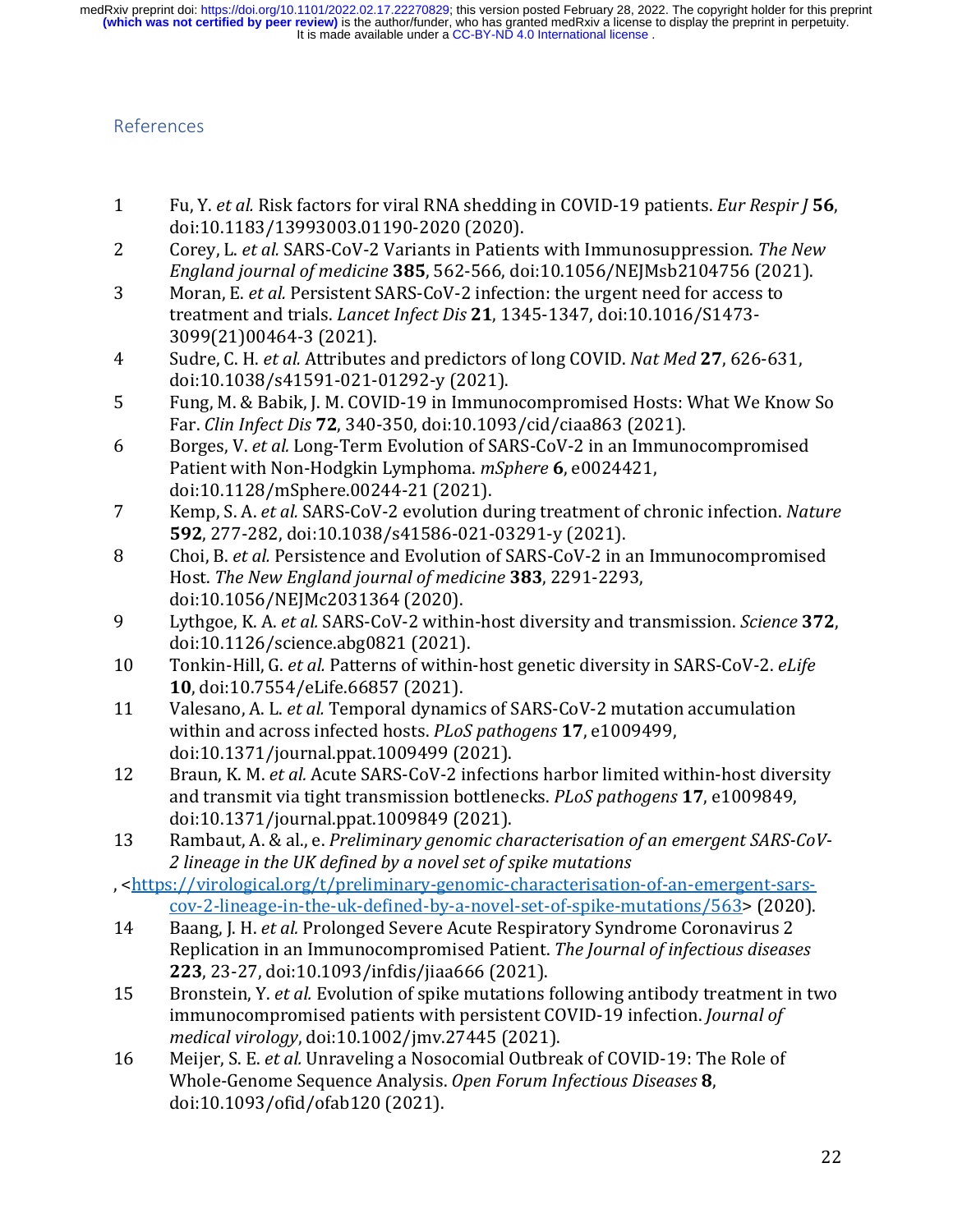- 17 Cevik, M. *et al.* SARS-CoV-2, SARS-CoV, and MERS-CoV viral load dynamics, duration of viral shedding, and infectiousness: a systematic review and meta-analysis. *Lancet Microbe* **2**, e13-e22, doi:10.1016/S2666-5247(20)30172-5 (2021).
- 18 Hay, J. A. *et al.* Viral dynamics and duration of PCR positivity of the SARS-CoV-2 Omicron variant. *medRxiv*, 2022.2001.2013.22269257, doi:10.1101/2022.01.13.22269257 (2022).
- 19 Wang, Y. P. *et al.* Transmission, viral kinetics and clinical characteristics of the emergent SARS-CoV-2 Delta VOC in Guangzhou, China. *Eclinicalmedicine* **40**, doi:ARTN 101129 10.1016/j.eclinm.2021.101129 (2021).
- 20 Avanzato, V. A. *et al.* Case Study: Prolonged Infectious SARS-CoV-2 Shedding from an Asymptomatic Immunocompromised Individual with Cancer. *Cell* 183, 1901-1912 e1909, doi:10.1016/j.cell.2020.10.049 (2020).
- 21 Chen, L. *et al.* Emergence of Multiple SARS-CoV-2 Antibody Escape Variants in an Immunocompromised Host Undergoing Convalescent Plasma Treatment. *mSphere* **6**, e0048021, doi:10.1128/mSphere.00480-21 (2021).
- 22 Jensen, B. *et al.* Emergence of the E484K mutation in SARS-COV-2-infected immunocompromised patients treated with bamlanivimab in Germany. *Lancet Reg Health Eur* **8**, 100164, doi:10.1016/j.lanepe.2021.100164 (2021).
- 23 Karim, F. *et al.* Persistent SARS-CoV-2 infection and intra-host evolution in association with advanced HIV infection. *medRxiv*, 2021.2006.2003.21258228, doi:10.1101/2021.06.03.21258228 (2021).
- 24 Leung, W. F. *et al.* COVID-19 in an immunocompromised host: persistent shedding of viable SARS-CoV-2 and emergence of multiple mutations: a case report. *Int I Infect Dis* **114**, 178-182, doi:10.1016/j.ijid.2021.10.045 (2022).
- 25 Tarhini, H. *et al.* Long-Term Severe Acute Respiratory Syndrome Coronavirus 2 (SARS-CoV-2) Infectiousness Among Three Immunocompromised Patients: From Prolonged Viral Shedding to SARS-CoV-2 Superinfection. The *Journal of infectious diseases* **223**, 1522-1527, doi:10.1093/infdis/jiab075 (2021).
- 26 Truong, T. T. *et al.* Increased viral variants in children and young adults with impaired humoral immunity and persistent SARS-CoV-2 infection: A consecutive case series. *EBioMedicine* **67**, 103355, doi:10.1016/j.ebiom.2021.103355 (2021).
- 27 Perez-Lago, L. *et al.* Different Within-Host Viral Evolution Dynamics in Severely Immunosuppressed Cases with Persistent SARS-CoV-2. *Biomedicines* **9**, doi:10.3390/biomedicines9070808 (2021).
- 28 Rochman, N. D. *et al.* Ongoing global and regional adaptive evolution of SARS-CoV-2. *Proc Natl Acad Sci U S A* **118**, doi:10.1073/pnas.2104241118 (2021).
- 29 MacLean, O. A. *et al.* Natural selection in the evolution of SARS-CoV-2 in bats created a generalist virus and highly capable human pathogen. *PLoS Biol* 19, e3001115, doi:10.1371/journal.pbio.3001115 (2021).
- 30 Ghafari, M. *et al.* Purifying selection determines the short-term time dependency of evolutionary rates in SARS-CoV-2 and pH1N1 influenza. *Mol Biol Evol*, doi:10.1093/molbev/msac009 (2022).
- 31 Harvey, W. T. *et al.* SARS-CoV-2 variants, spike mutations and immune escape. *Nat Rev Microbiol* **19**, 409-424, doi:10.1038/s41579-021-00573-0 (2021).
- 32 Lok, S. M. An NTD supersite of attack. *Cell host & microbe* **29**, 744-746, doi:10.1016/j.chom.2021.04.010 (2021).